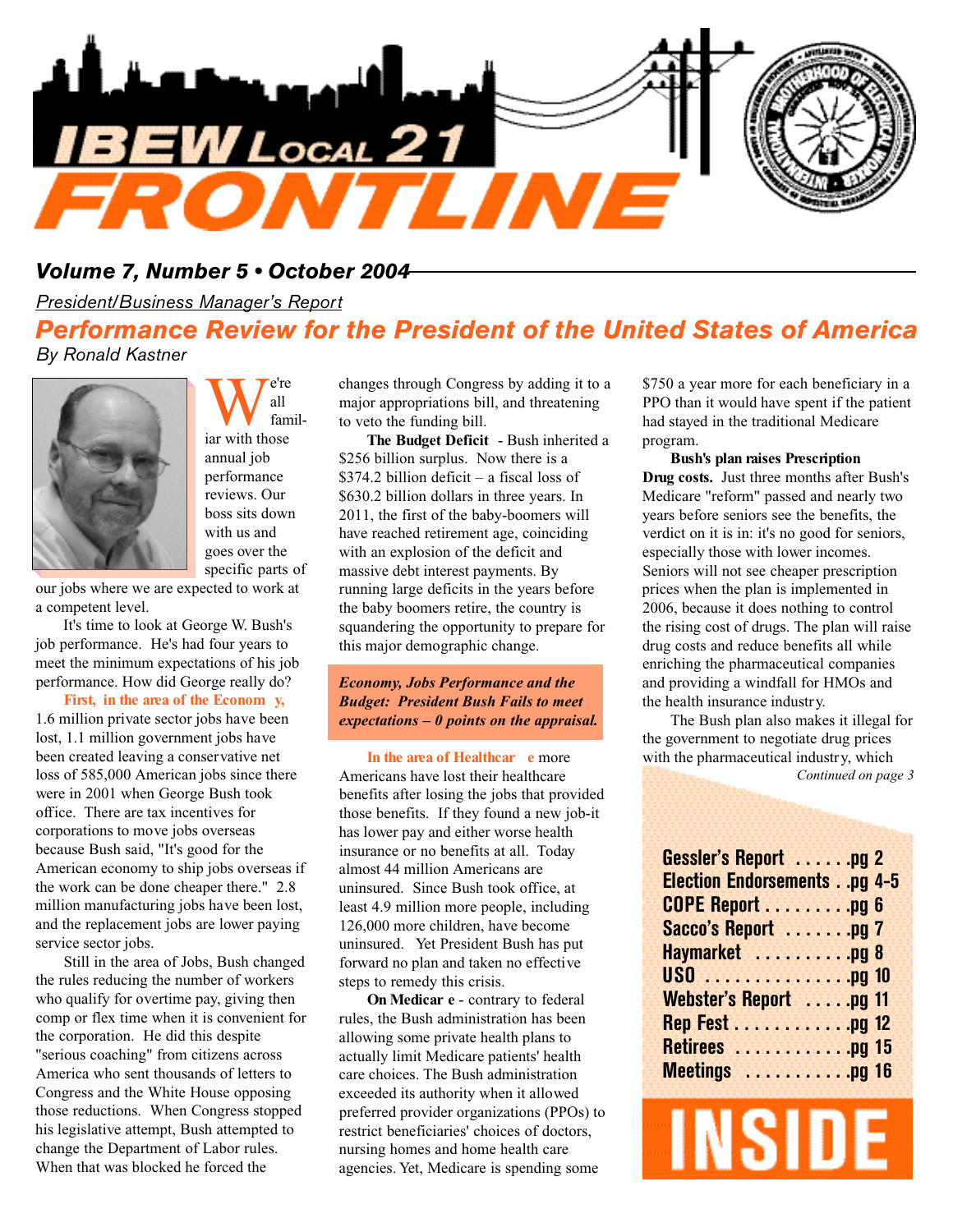# **FRONTLINE** IBEW Local  $21\,$

**Official Bi-Monthly Publication** International Brotherhood Of Electrical Workers Local 21, AFL-CIO/CLC

**IBEW Local 21**

1307 W. Butterfield Road Suite 422 Downers Grove, Illinois 60515-5606 Phone 630 960-4466 Fax 630 960-9607



**Website** 

www.ibew21.org

Newswire hotlines 630 415-2711 866 423-9582

#### **OFFICERS**

Ronald E. Kastner, *President-Business Manager / Financial Secretary*

Rick Gessler, *Vice-President /Assistant Business Manager*

Jacquie Fields. *Treasurer*

Linda Corcoran-Cox, *Recording Secretary*

### **EXECUTIVE BOARD MEM BERS**

Bill Lawrence<br>Jim Noble Larry Schuler

Alison Watson<br>Rosetta Shinn **Bryan Smith** 

#### **MANAGING EDITOR**

Tom Hopper email: thopper@igc.org Phone 630 960-4466 X223 Fax 630 960-9607

#### **EDITORS**

Larry Moeller email: ljm336@ameritech.net Nancy North email: nancy.north@comcast.net

Comments and articles are welcome and should be sent to the editors. Local 21 reserves the right to edit letters and articles, and to use items as space allows.

**Member: Illinois State Labor Press Association, Midwest Labor Press Association, and International Labor Communications Association, AFL-CIO/CLC**

# *SBC: Poor Losers*

*By Rick Gessler, Vice President /Assistant Business Manager*



**H** and the status of the ere's an update on the arbitration decision on the dispute with SBC in which the company contracted out and continues to

contract out our work after the layoff of Local 21 members. In addition to getting the company to abide by the terms of the agreement, our goal is to get our laid off members back on the payroll. **SBC's** stall tactics are **blatantl v** wrong and will not be tolerated by our union.

SBC's strategy is clearly to delay resolution of this dispute by not complying with the Arbitrator's award, beyond the date that our laid off brothers and sisters maintain recall rights. Briefly, our contract includes a grievance and arbitration procedure to resolve workplace disputes with SBC. The last step is arbitration, where the company and the union mutually select a neutral third party to hear the positions and arguments from both sides, along with testimony and other rational on the dispute. Once the arbitrator renders a decision in the case, it is final and binding on both sides:

**'The aw ard of the arbitrator shall be** final and binding upon the par ties, **subject to law, and the Company and the Union agree to abide by the decision of the arbitr ator.**"

You win some and you lose some, **b** ut again, the decision is f inal.

United States Federal policy favors industrial peace, preferring contract agreements which include both arbitration and no-strike clauses. It's important that all members understand that our contract includes a no-strike clause. In other words, the union gives up the right to strike to settle disputes in exchange for a grievance and arbitration process.

Agreements to arbitrate should be specifically enforced as a matter of federal law, which specifically advances the policy of peaceful resolution of labor disputes. This brief explanation of arbitration labor law clarifies SBC's latest cowardly move in what should legally be, an already settled dispute.

In late September **SBC** filed a feder al **lawsuit in U.S. District Cour t, demanding to have the arbitrator's aw ard vacated and thrown out.** Named as the defendant in the suit is Local 21, International Brotherhood of Electrical Workers. Additionally, SBC has asked the Court to award SBC its costs, reasonable attorney fees and all other relief the court deems just.

If every time SBC loses a major case in arbitration, it refuses to abide by the arbitrator's decision or takes the Union to court, one might ask why continue to abide by the no-strike clause in the contract. There are many answers to this question, but one that stands out is **Integrity** . Both sides signed and agreed to the terms of the contract. One side continues to violate it, and one side continues to represent the rights of the workers covered by it. One side represents runaway corporate power and greed and one side fights every day for a better life for all working families. This fight is about the lives of our laid off brothers and sisters and their families. Many still have not found work and SBC continues using outside contractors. We must never forget that an injury to one is an injury to all.

Our union is not taking SBC's lawsuit or their continued delays lightly. **We have counter sued SBC** asking the judge to issue an order for the company to comply with the Arbitrator's award.

SBC is attempting to manipulate the law, the courts, the integrity of the arbitration procedure and even the collective bargaining agreement, but most important, SBC is injuring our brothers and sisters waiting for recall. In suits to enforce arbitration awards, the law says that the courts should not accept even serious error of fact or contract interpretation as grounds for vacating an award. As long as the arbitrator is even arguably acting within the scope of the contractual authority, the award should be enforced.

We ask that each and every member continue to raise this issue daily with each and every SBC manager, and let's ride them each and every day until they are sick and tired of hearing about it and until we have justice in this dispute. **Because when there is no justice - there must be no peace.**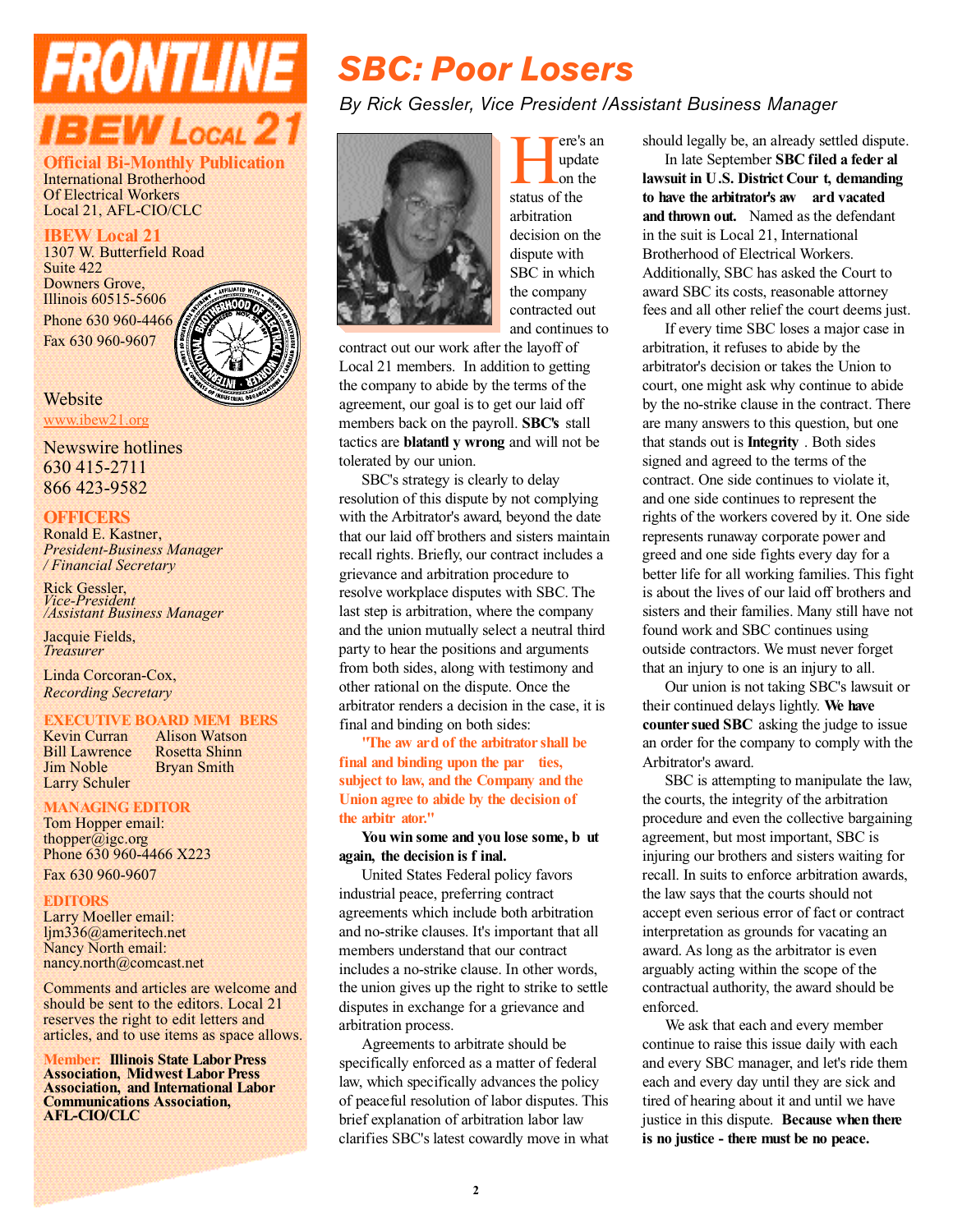# *Attendance Case Victory*

*By Kevin Curran, Business Representative*



We had a<br>in the Oak Park e had a maior issue National Credit Verification Center concerning an employee who was **suspended pending**

**dismissal for attendance .** As most of you know, as soon as the Union is notified of a suspension pending dismissal, we immediately make a documented demand of the company requiring them to turn over all relevant documents on the case to the Union. After reviewing the records in this case, it was clear to us that there was no way this member should be discharged. In an effort to resolve the issue, we contacted SBC and attempted to get the employee back to work right away instead of waiting

until the Dismissal Panel took place. The company said that they had no interest in settling the case with us. We told them, *"OK, but it's going to cost you."* Management kind of laughed that off.

So the hearing date arrived and Area Steward Elly Augustine and I met with the company. Elly and I knew that the Senior Manager from Oak Park at the hearing had direct knowledge of other employees in the office who had **worse** attendance records than the grievant, but yet they had not been disciplined as severely. So, in the hearing, on the record, we asked this manager, *"Isn't it a fact that you know that there are other employees in the Oak Park NCVC who have a worse attendance record than the grievant?"* As we expected, in typical company fashion, he responded by saying he didn't know, he'd have to check his files, etc., etc. Well, we told him not to bother checking his files. We then presented him with a letter demanding that he turn

over a copy of all of his attendance files immediately to the Union. The letter also demanded the attendance records of all employees in each and every Credit and Collections Center be turned over to the Union as well to ensure that the grievant had not been treated with disparity in comparison to any employee in Credit and Collections.

As you can imagine, shortly after making this demand, the case was resolved. The grievant was reinstated **without a Back to Work Agreement.** In addition, the grievant was paid approximately **\$3,200 in back wages.** As most of you are aware, the company continues to be more aggressive when it comes to discipline, particularly in the area of attendance. It is imperative that we, as the Union, become even more aggressive in opposing any and all attempts by SBC to implement unjust discipline. **Solidarity!**

#### *Kastner, continued from page 1*

results in a windfall of \$139 billion for drug companies. HMOs and health insurers will receive \$46 billion in incentives just for agreeing to participate in the plan. And employers can reduce benefits or increase retirees' premiums without losing \$89 billion in tax breaks and subsidies. In addition, the Bush Administration has admitted that the \$400 billion cost of the bill is 35 percent too low. Administration sources admitted that "it was an open secret" that the bill would be more expensive even though President Bush stated publicly he would not sign anything that exceeded \$400 billion.

#### *Healthcare and Prescription Drug Costs: President Bush Fails to meet expectations-0 points on the appraisal.*

#### **In the area of Standing Up for Working Families** , the Bush record is not just miserable, it is absolutely shocking. To share the details of the most dismal record of any U.S. President in our lifetime, would require every page of *Frontline*. The Bush administration's Department of Labor attempted to portray itself as an advocate and defender of workers and unions. In the

past three years, the Bush administration in the past three years has gutted the collective bargaining rights of tens of thousands of federal workers, overturned and weakened workplace safety rules, sought to eliminate Fair Labor Standards Act overtime pay protections for up to 8 million workers, attacked prevailing wage laws by banning project labor agreements, opposed raising the federal minimum wage, supported efforts to silence workers' political voice, appointed an anti-worker/anti-union National Labor Relations Board that weakens organized labor and everything we believe in and have fought for in the last 120 years. This is just a sampling. The list goes on and on and on. Can you even imagine what Bush will do to working families if he has the chance for four more years?

#### *Standing Up for Working Families: President Bush Fails to meet expectations-0 points on the appraisal.*

Last - let's talk about **the Integrity of** George W. Bush. There's Bush on Iraq -Bush on the Economy - Bush on his own Policies - and Bush on Bush. For the top

Bush lies, there are literally hundreds of reliable sources, probably because there are so many of them (lies). Just type in "Bush lies" into any Internet search engine for tons of information or check out one website that I like at: **www.democrats.org/ specialreports/ top10 lies/** It is critical that we educate ourselves about this man, his beliefs and his policies.

#### *Integrity and the Code of Conduct: President Bush Fails-Numerous Violations = Unacceptable Performance!*

More than ever, we all must be educated about who we elect, whether here in our home states or on the national level. When leaders fail to meet the expectations of the working class and the American people, we must exercise one of our most important rights - the right to vote. You will find a list of endorsements on pages 4 & 5 of *Frontline*. Please, make sure that you exercise your right to vote on November 2nd. It is time for change at the top of our great country. **It is time to fir e** George W. Bush and also, time to elect John Kerry for President of the United States.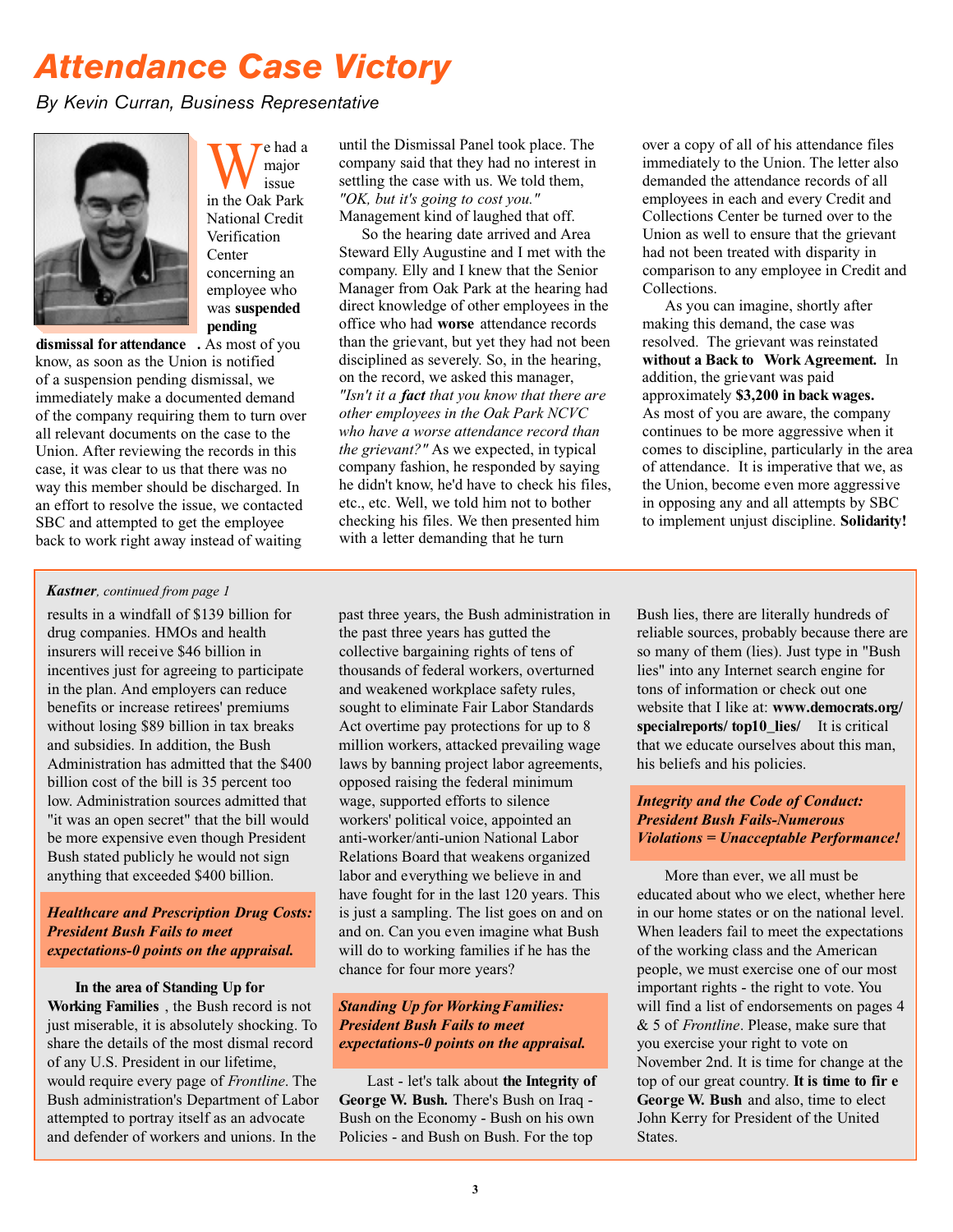### **2004 Illinois State AFL/CIO Endorsements** *based on pro-labor voting record*

 $90$ 

### **I L L I N O I S H O U S E by District**

| 1st<br>2nd<br>3rd<br>4th<br>5th<br>6th<br>7th<br>8th<br>9th<br>10th<br>11th<br>12 <sub>th</sub><br>13th<br>14th<br>15 <sub>th</sub><br>16th<br>17 <sub>th</sub><br>18th<br>19th<br>20th<br>21st<br>22nd<br>23rd<br>25 <sub>th</sub><br>26th<br>27th<br>28th<br>29th                                                                                                                                            | Susana Mendoza (D)<br>Edward Acevedo (D)<br>Willie Delgato (D)<br>Cynthia Soto (D)<br>Ken Dunkin (D)<br>Patricia Bailey (D)<br>Karen Yarbrough (D)<br>Calvin Giles (D)<br>Art Turner (D)<br>Annazette Collins (D)<br>John Fritchey (D)<br>Sara Feigenholtz (D)<br>Larry McKeon (D)<br>Harry Osterman (D)<br>John D'Amico (D)<br>Lou Lang (D)<br>Michelle Bromberg (D)<br>Julie Hamos (D)<br>Joe Lyons (D)<br>Michael McAuliffe (R)<br>Robert Molaro (D)<br>Michael Madigan (D)<br>Dan Burke (D)<br>Barbara Flynn Currie (D)<br>Lovana Jones (D)<br>Monique Davis (D)<br>Roberta Rita (D)<br>David Miller (D) | 30th<br>31st<br>33rd<br>34th<br>35th<br>36th<br>37th<br>38th<br>39th<br>40th<br>43rd<br>46th<br>47th<br>51st<br>52nd<br>57th<br>58th<br>59th<br>60th<br>62nd<br>63rd<br>64th<br>67th<br>68th<br>70th<br>71st<br>72nd<br>74th | William Davis (D)<br>Mary Flowers (D)<br>Marlow Colvin (D)<br>Connie Howard (D)<br>Kevin Joyce (D)<br>Jim Brosnahan (D)<br>Kevin McCarthy (D)<br>Robin Kelly (D)<br>Maria Antonia Berrios(D)<br>Rich Bradley (D)<br>Michael Noland (D)<br>Joe Vosicky (D)<br>James Cavallo (D)<br>Nancy Shepherdson (D)<br>Larry Feigen (D)<br>Elaine Nekritz (D)<br>Karen May (D)<br>Kathleen Ryg (D)<br>Eddie Washington (D)<br>Sharyn Elman (D)<br>Jack Franks (D)<br>Paula Yensen (D)<br>Chuck Jefferson (D)<br>Carroll Brumfield (D)<br>Bob Brown (D)<br>Mike Boland (D)<br>Pat Verschoore (D)<br>Don Moffitt (R) | 75th<br>76th<br>77th<br>78th<br>79th<br>80th<br>82nd<br>83rd<br>86th<br>87th<br>91st<br>92nd<br>95th<br>98th<br>101st<br>103rd<br>106th<br>107th<br>108th<br>111th<br>112th<br>113th<br>114th<br>115th<br>116th<br>117th<br>118th | Careen Gordon (D)<br>Frank Mautino (D)<br>Angelo Saviano (R)<br>Deborah Graham (D)<br>Lisa Dugan (D)<br>George Skully (D)<br>Kim Savage (D)<br>Linda Chapa LaVia (D)<br>Jack McGuire (D)<br>Bill Mitchell (R)<br>Mike Smith (D)<br>Ricca Slone (D)<br>Dirk Enger (D)<br>Gary Hannig (D)<br>Bob Flider (D)<br>Naomi Jakobsson (D)<br>Scott Crawford (D)<br>Kurt Granberg (D)<br>Bill Grunloh (D)<br>Steve Davis (D)<br>Jay Hoffman (D)<br>Thomas Holbrook (D)<br>Wyvetter Younge (D)<br>Mic Middleton (D)<br>Dan Reitz (D)<br>John Bradley (D)<br>Brandon Phelps (D) |  |
|----------------------------------------------------------------------------------------------------------------------------------------------------------------------------------------------------------------------------------------------------------------------------------------------------------------------------------------------------------------------------------------------------------------|--------------------------------------------------------------------------------------------------------------------------------------------------------------------------------------------------------------------------------------------------------------------------------------------------------------------------------------------------------------------------------------------------------------------------------------------------------------------------------------------------------------------------------------------------------------------------------------------------------------|------------------------------------------------------------------------------------------------------------------------------------------------------------------------------------------------------------------------------|--------------------------------------------------------------------------------------------------------------------------------------------------------------------------------------------------------------------------------------------------------------------------------------------------------------------------------------------------------------------------------------------------------------------------------------------------------------------------------------------------------------------------------------------------------------------------------------------------------|-----------------------------------------------------------------------------------------------------------------------------------------------------------------------------------------------------------------------------------|---------------------------------------------------------------------------------------------------------------------------------------------------------------------------------------------------------------------------------------------------------------------------------------------------------------------------------------------------------------------------------------------------------------------------------------------------------------------------------------------------------------------------------------------------------------------|--|
|                                                                                                                                                                                                                                                                                                                                                                                                                |                                                                                                                                                                                                                                                                                                                                                                                                                                                                                                                                                                                                              |                                                                                                                                                                                                                              |                                                                                                                                                                                                                                                                                                                                                                                                                                                                                                                                                                                                        |                                                                                                                                                                                                                                   |                                                                                                                                                                                                                                                                                                                                                                                                                                                                                                                                                                     |  |
| 2nd<br>3rd<br>5th<br>8th<br>11th                                                                                                                                                                                                                                                                                                                                                                               | Miguel del Valle (D)<br>Mattie Hunter (D)<br>Rickey Hendon (D)<br>Ira Silverstein (D)<br>Lou Viverito (D)                                                                                                                                                                                                                                                                                                                                                                                                                                                                                                    | 14 <sub>th</sub><br>17th<br>20th<br>29th<br>32nd                                                                                                                                                                             | <b>ILLINOIS SENATE</b><br>by District<br>Emil Jones, Jr. (D)<br>Donnie Trotter (D)<br>Iris Martinez (D)<br>Susan Garrett (D)<br>Patrick Ouimet (D)                                                                                                                                                                                                                                                                                                                                                                                                                                                     | 38th<br>47th<br>49th<br>56th<br>59th                                                                                                                                                                                              | Pat Welch (D)<br>John Sullivan (D)<br>Deanna Demuzio (D)<br>Bill Haine (D)<br>Gary Forby (D)                                                                                                                                                                                                                                                                                                                                                                                                                                                                        |  |
| <b>ILLINOIS SUPREME COURT</b><br>by District                                                                                                                                                                                                                                                                                                                                                                   |                                                                                                                                                                                                                                                                                                                                                                                                                                                                                                                                                                                                              |                                                                                                                                                                                                                              |                                                                                                                                                                                                                                                                                                                                                                                                                                                                                                                                                                                                        |                                                                                                                                                                                                                                   |                                                                                                                                                                                                                                                                                                                                                                                                                                                                                                                                                                     |  |
|                                                                                                                                                                                                                                                                                                                                                                                                                |                                                                                                                                                                                                                                                                                                                                                                                                                                                                                                                                                                                                              | 5th                                                                                                                                                                                                                          | District Gordon Maag (D)                                                                                                                                                                                                                                                                                                                                                                                                                                                                                                                                                                               |                                                                                                                                                                                                                                   |                                                                                                                                                                                                                                                                                                                                                                                                                                                                                                                                                                     |  |
| ILLINOIS APPELLATE COURT<br>by District                                                                                                                                                                                                                                                                                                                                                                        |                                                                                                                                                                                                                                                                                                                                                                                                                                                                                                                                                                                                              |                                                                                                                                                                                                                              |                                                                                                                                                                                                                                                                                                                                                                                                                                                                                                                                                                                                        |                                                                                                                                                                                                                                   |                                                                                                                                                                                                                                                                                                                                                                                                                                                                                                                                                                     |  |
| 3rd                                                                                                                                                                                                                                                                                                                                                                                                            | District Mary K. O'Brian (D)                                                                                                                                                                                                                                                                                                                                                                                                                                                                                                                                                                                 | 5th                                                                                                                                                                                                                          | District James K.Donovan (D)                                                                                                                                                                                                                                                                                                                                                                                                                                                                                                                                                                           | 3rd                                                                                                                                                                                                                               | District Bill Holdridge (R)<br>- retention                                                                                                                                                                                                                                                                                                                                                                                                                                                                                                                          |  |
| COOK COUNTY                                                                                                                                                                                                                                                                                                                                                                                                    |                                                                                                                                                                                                                                                                                                                                                                                                                                                                                                                                                                                                              |                                                                                                                                                                                                                              |                                                                                                                                                                                                                                                                                                                                                                                                                                                                                                                                                                                                        |                                                                                                                                                                                                                                   |                                                                                                                                                                                                                                                                                                                                                                                                                                                                                                                                                                     |  |
| <b>Circuit Court Clerk</b><br><b>Commissioners of Metropolitan</b><br><b>State's Attorney</b><br><b>Water Reclamation District</b><br>Dorothy Brown (D)<br>Dick Devine (D)<br>Gloria Majewski (D)<br><b>Recorder of Deeds</b><br>Patricia Young (D)<br><b>Board of Review</b><br>Barbara MCGowan (D)<br>Eugene Moore (D)<br>Larry Rogers (D)<br>You can bring these endorsements to the voting booth with you. |                                                                                                                                                                                                                                                                                                                                                                                                                                                                                                                                                                                                              |                                                                                                                                                                                                                              |                                                                                                                                                                                                                                                                                                                                                                                                                                                                                                                                                                                                        |                                                                                                                                                                                                                                   |                                                                                                                                                                                                                                                                                                                                                                                                                                                                                                                                                                     |  |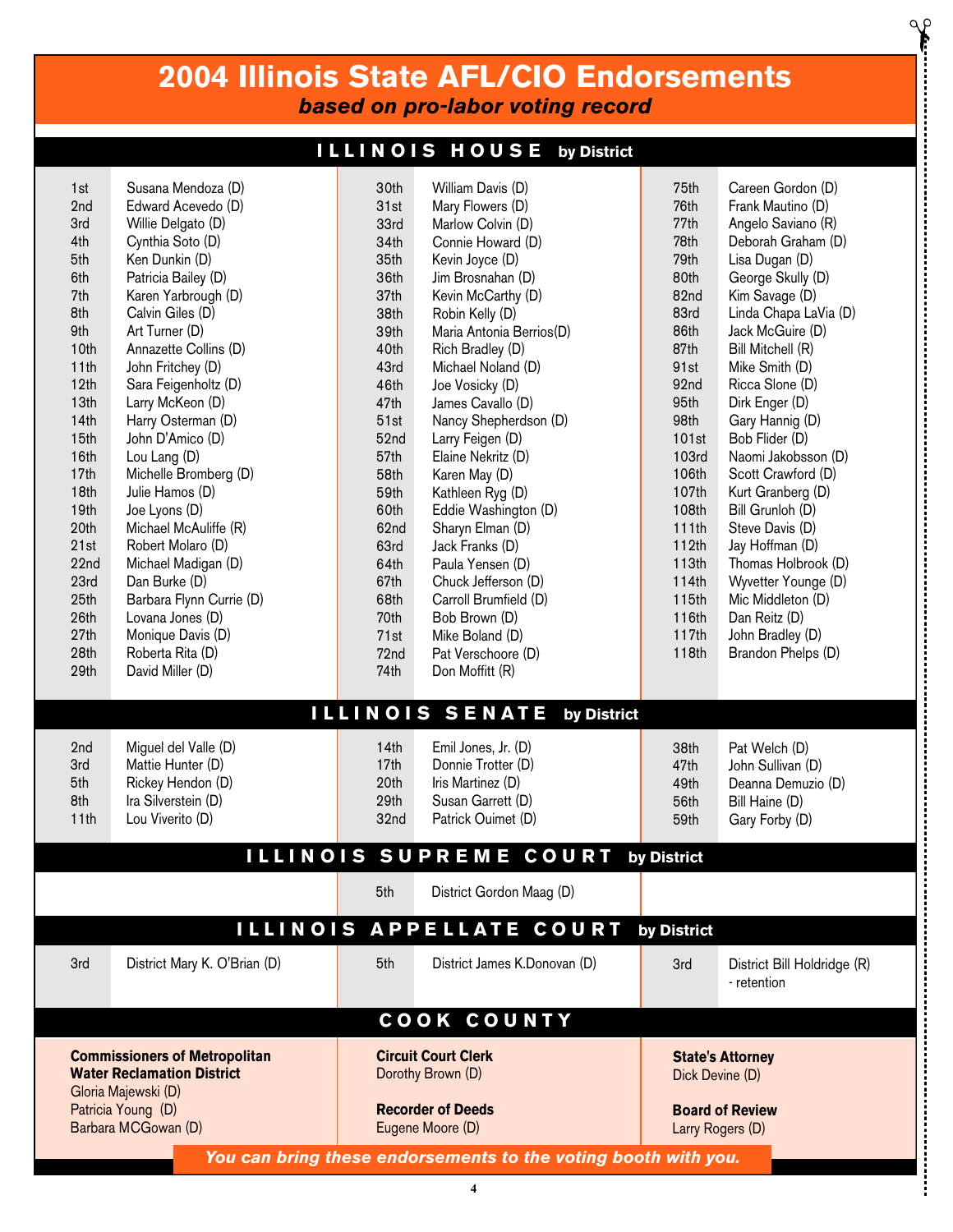# **Indiana State AFL/CIO 2004 Endorsements**

#### **S T A T E - W I D E**

**Governor** Joe Kernan (D) **Lt. Governor** Kathy Davis (D) **Attorney General** Joseph Hogstett (D)

#### **S T A T E S E N A T E by District**

2nd Samuel Smith (D) 3rd Earline Rogers (D) 5th Nancy Dembowski (D)

#### **S T A T E H O U S E O F R E P R E S E N T A T I V E S by District**

| 1st             | Linda Lawson (D)  |
|-----------------|-------------------|
| 2 <sub>nd</sub> | Earl Harris (D)   |
| 3rd             | Charlie Brown (D) |
| 4th             | Ralph Ayres (R)   |
| 10th            | Duane Cheney (D)  |
|                 |                   |

 $Q \rho$ 

11th Dan Stevenson (D) 12th John Aguilera (D) 13th Chester Dobis (D) 14th Vernon Smith (D) 19th Robert Kuzman (D)

*You can bring these endorsements to the voting booth with you.*

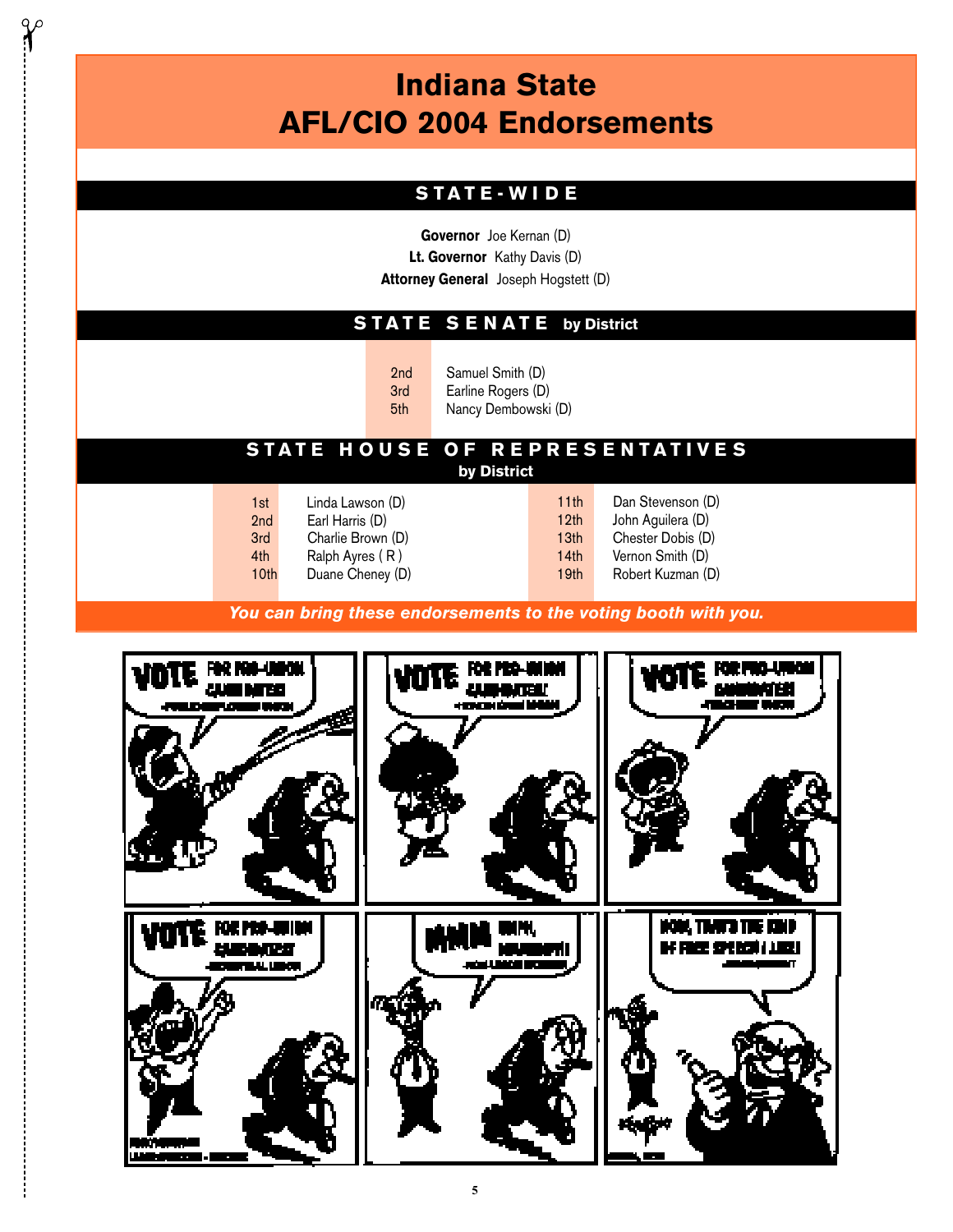### *COPE Report It's Time to Join the Game By Dennis McCafferty, Committee on Political Education*



If you<br>
a gree<br>
of us<br>
working f you're like a great many of us Americans you're getting pretty disgusted with politics by now. It ticks you off to see politicians

playing footsie with corporate lobbyists, receiving fat contributions in return for doling out huge tax cuts, favorable regulatory decisions, subsidies that basically amount to nothing less than corporate welfare, and a whole lot more that we'll probably never know about.

But now they're saying that there is not enough money left for the government to take care of the things that really matter like affordable health care, better schools, a cleaner environment, or a living minimum wage for the working poor. The very essence of the quality of life for working families. **And I'm here to tell you that not a whole lot is going to change anytime soon unless you decide to become a pla yer in the game of politics**. Now I know what you are thinking. Gee Den, what can I do? I'm only one person. And yes we are all just working people. None of us are rich; none of us are above the law. But do you know what? The Big Corporations are. They think they can do anything they want. Why? Because the current administration lets them. They not only allow it, but they help them do it.

This administration also enjoys the support of the **fanatical right-wing factions** that are bent on taking control of the so-called "liberal press." You can't turn on the radio, TV, or pick up a newspaper without being **bombarded by their hate and fear tactics.** They use term like "crybaby labor unions" and "whiny minorities" while telling us we should "pull ourselves up by our proverbial bootstraps." At the conclusion of their programs I keep waiting for the President to appear so he can say, "I approved this message." So much for objective unbiased reporting.

And God forbid you should have the temerity to disagree with them. Because that's when they throw temper tantrums and go run and hide behind the flag. Then they're all about changing the subject and deflecting the responsibility of their actions onto someone or something else.

Let me give you a few examples. When you ask them about the UNFUNDED No Child Left Behind Initiative, they come back with Prayer in the Schools. When you try to get them to even admit that there is a Health Care crisis in this country, they resort to attacking a Woman's Right to Choose. When you bring up the subject of deficit spending, and the jobless economic recovery, they try to convince you that outsourcing is good for the economy. When you tell them you support the troops but not the war, they look at you like it's not possible to do one without the other.

Now I may be wrong, but **I highly doubt there's anyone by the name of Bush, Chene v, Rumsfeld, or Ashcroft being sent half-way around the w** orld to **be put in harms way so Hallib ur ton can** lay claim to the second largest oil r eserve **on the planet.** But do you know who is there? It's the men and women, the sons and daughters, and the brothers and sisters of the "crybaby unions" and "whiny minorities" that's who. And those people who saw the military as their chance to "pull themselves up by their bootstraps." Well they proudly served, only to find that their jobs weren't here for them when they returned, and their military benefits were being drastically reduced. Not to mention

the fact that their tours of duty were involuntarily extended past their discharge dates because of how dangerously thin our armed forces are stretched. So much for having a plan.

Somewhere along the line, we got turned around in this country. We don't work to live, we live to work. **The po wers that be want you to go through life feeling lucky to ha ve a job .** The current assault on organized labor began when the "beloved" Ronald Reagan busted the air controllers union in 1981, and has continued relentlessly to this day.

Personally, I judge most candidates on the age-old question of "Are you better off today than you were 4 years ago?" Well **WE** all know the answer to that question, which is probably why they're not asking it! But please, somebody tell me they have something more to offer than "If you don't vote for us, you'll die!"

Now while I don't buy into their predictions of gloom and doom, I can't help but make a few of my own. BROTHERS AND SISTERS, THIS IS THE ELECTION OF OUR LIVES. If we don't step up to the plate and take control of our futures now, there very likely will be no next time.

#### **Please don't fall for their hate and fear bullshit!**

This is the last time I'm going to say it folks, support your C.O.P.E. endorsed candidates. **IT'S IMPERATIVE THA T YOU GET OUT AND VOTE ON TUESDAY, NOVEMBER 2ND . Our livelihoods and w ay of life depend on it!** 

Thank you and God Bless.

#### *Do you have a News Story?*

We need your contributions – on disk in Word format at the Union office (paper copy backup is a good idea) or simply paper copy. Or you could email an attachment in Word to both addresses as insurance.

> *Nancy North nancy.north@comcast.net Larry Moeller ljm336@ameritech.net*

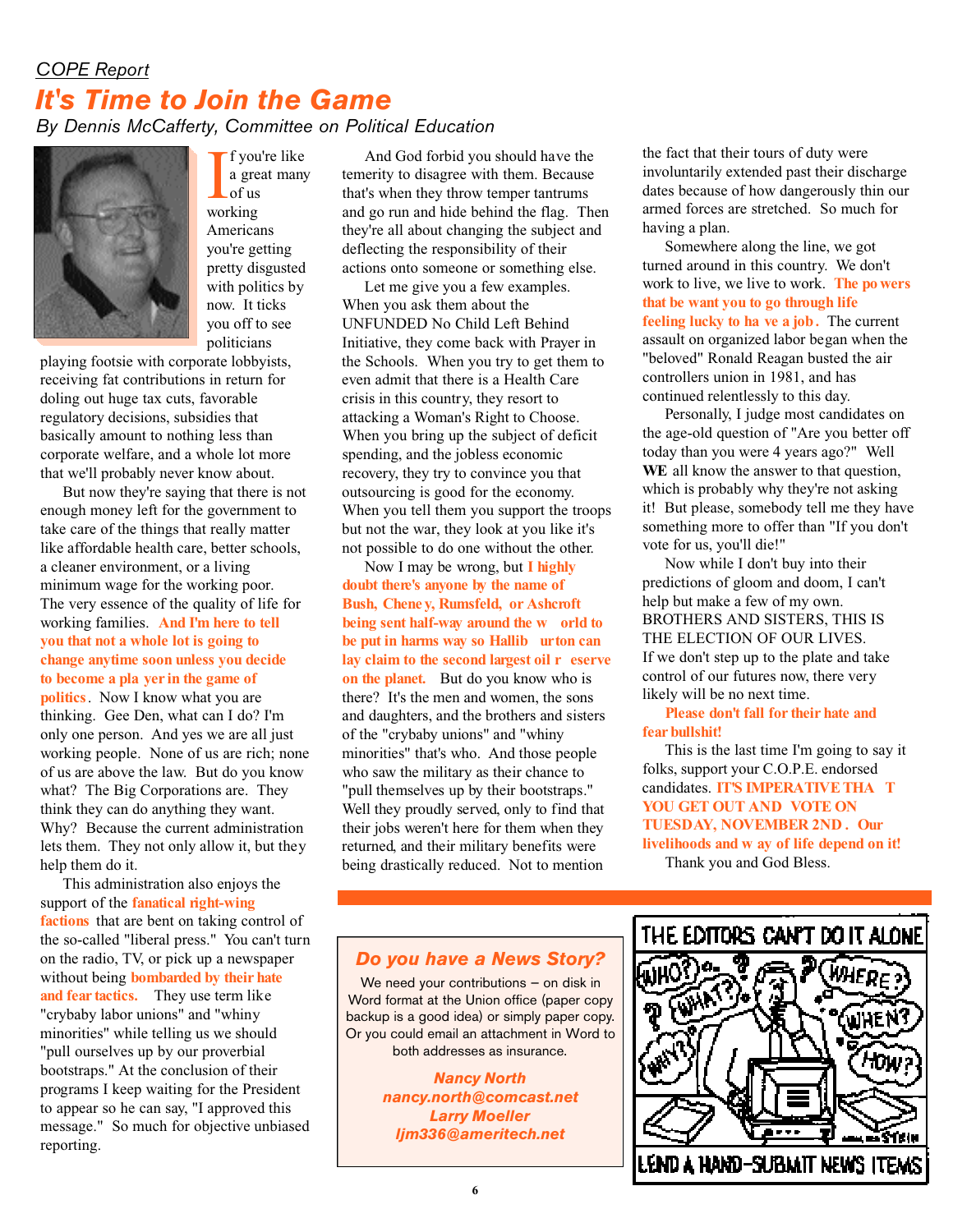### *What Are We About?*

*By Michael Sacco, Business Representative*



 $\sum_{\substack{\text{talk to} \text{above} \text{about what I do}}}^{\text{s I}}$ s I talk to people for a living  $$ both by people in and out of the union – I'm forced to think about not just what I do, but

as we – as a union – do.

What do I do? I work for President-Business Manager Kastner as his appointed agent to represent the interests of union members and our union in a specific area at SBC, the north and west sides of Chicago, Johnson Controls and statewide in the Datacomm unit. Like all other Business Reps, I'm responsible for the policing of the collective bargaining agreements, the training, counselling and supervision of Chief Stewards and Stewards and the assessment and advancement of grievances. The Business Rep is also responsible for the direct representation of members being terminated. We are also the voice of our units, giving feedback on the needs of our units. Along with all of that, reps are also the voice of the union leadership in the workplace.

Personally, I love my job. It is a tough one, but I'm honored to hold it and proud to represent my fellow workers. It can be a

challenge, but hopefully I do it with patience, skill and righteous determination. My job involves understanding the various jobs we do, the law, human relations, psychology, negotiations, politics and government.

And our union, what is it about? Unions are organized by workers in order to bargain collectively with our employers. **To advance all of us to gether as a group.** To make sure that all members are treated fairly. We accomplish this through organizing non-union workers to keep all wages at the industry standard, applying safe work rules, and educating workers on good choices for our individual and collective futures.

What about the members of our Union? Are we just about working and a paycheck? I don't think so. I believe our members have a duty to our co-workers and our families to work safe, to respect and enforce our contract, to be good citizens, to give a fair day's work for a fair day's pay, and to be informed on what is happening to our jobs, our industry, and the world we leave to our kids.

By now you're asking, "what's the point?" The point is that we all have important duties we're responsible for. The most important duty we have this month is to put all of the b.s. aside. To put all of our single important issues aside and make a choice for the future of our great nation and our common good. George W. Bush

**must not remain as President of the United States.** Do I think John Kerry will make a great president? Maybe. He was not my first choice though. But Bush has been an absolute disaster for working Americans. Millions without jobs or healthcare. Broken promises on education, social security and the budget, to name a few. More to our concerns, a labor law and corporate system that has busted unions and driven down wages while squandering billions in pension assets to enrich a few wealthy friends.

**Please , don't help re-elect Bush,** based on his past record, there is no telling what he will do without having to please a constituency for re-election. The working and middle-classes will suffer even more than we have in the last four years. If it's your gun you're concerned with, don't sweat it. 40 years of gun control efforts and we have more guns than ever. That is not going to change, no matter who is president. Over 30 years of legalized abortion, 20 years of which abortion rights have been whittled down to the nub in court, and we still have abortions. This is also not going away. Do not think narrowly about these or other single issues. Think big. Think of the future. Think of our kids' future. **Hold your nose and vote for John Kerry**

### *The Mysterious Case of AG Communications By Tom Hopper, Business Representative*

**DESERVIER SHEEP SET ASSESS**<br>Communications mysteriously<br>disappeared from the ranks of IBEW uring August of 2003, 250 members working for AG Communications mysteriously Local 21. The caper started when the company first integrated the workers into an installers' bargaining unit employed by Lucent Technologies. Next the company refused to recognize IBEW Local 21 as the workers'representative. Lastly, they illegally applied the terms of the collective bargaining agreement between Lucent Technologies and the CWA to the sisters and brothers of our union.

Every worker was impacted

negatively; many lost jobs due to subsequent layoff and since last year, the companies have refused to negotiate with IBEW Local 21 over these changes. Our union filed an unfair labor practice charge against AG and Lucent on October 22, 2003, charging that AG and Lucent, a single employer, violated the National Labor Relations Act by their blatant unilateral actions against the bargaining unit members and for refusing to negotiate.

In a surprising and uncharacteristic move, on September 2, 2004, the National Labor Relations Board (NLRB) issued a complaint against AG and

Lucent, for failing and refusing to bargain with IBEW Local 21 in violation of Sections  $8(a)(1)$  and  $(5)$  of the Act. As part of the remedy for the unfair labor practices, the Board's General Counsel seeks an order that the company make the former IBEW Local 21 bargaining unit whole, and for all other relief as may be just and proper to remedy the unfair labor practices.

A hearing has been scheduled before an Administrative Law Judge of the NLRB, set to begin on November 16, 2004. This is a big, big decision by the Board and certainly a case to follow. Stay tuned.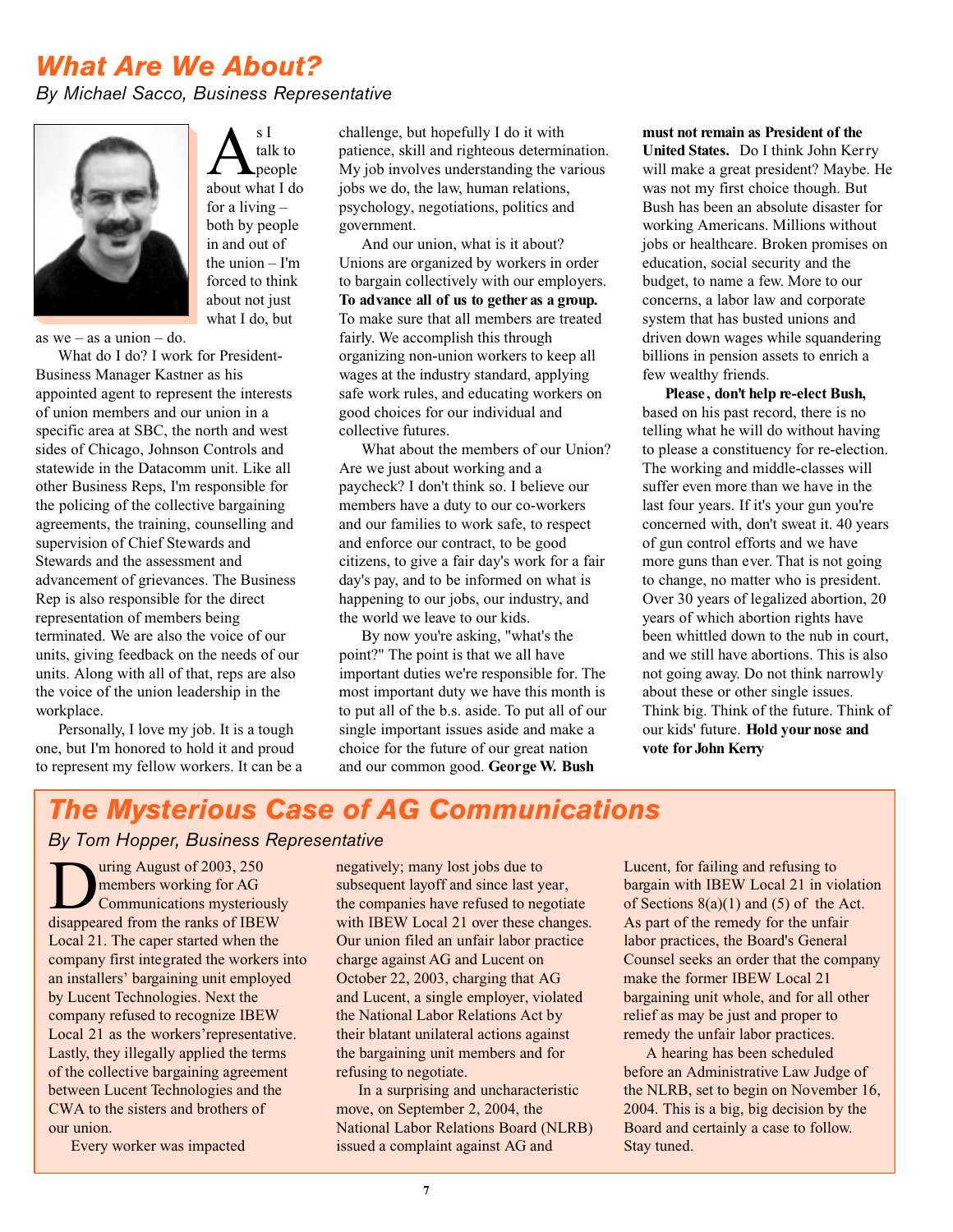### *The Haymarket Riot – The True Story By Tom Hopper & Nancy North*

**P** robably no single event has<br>influenced the history of la<br>Illinois, the United States, a<br>the world, more than the Chicago robably no single event has influenced the history of labor in Illinois, the United States, and even Haymarket Affair-both the riot and the trial.

In the 1880's Chicago was the fastest growing city in the world. The rich businessmen who settled from the East coast feared losing their political control of the city when the foreign-born voters began to outnumber the native-born voters. Each new ethnic immigrant group was only seen as cheap labor to be exploited.

The industrial revolution drew thousands of skilled craftsmen into factories and mills where jobs were simplified, performed by machines, or reduced to a single repetitive task. Men, women, and children worked ten, twelve, or fourteen hours a day. The eight- hour day laws for federal employees and workers in Illinois were not enforced.

In 1884 the Federation of Organized Trades and Labor Unions passed a resolution that effective May 1, 1886, eight hours would constitute a legal day's work. The strategy was to pressure employers over the next two years with the possibility of nationwide strike. Although perhaps a simplistic solution to low wages and unemployment, **the "Eight-Hour Da y Movement" captured the imagination of workers across the country .**

Planned for two years, the events of Saturday, May 1, 1886 were well organized. Across the country, over 340,000 workers shut down their factories. New York, Milwaukee, Baltimore, and Cincinnati had energetic participation, yet **the heart of the mo vement was focused in Chicago.** Albert Parsons, his wife Lucy, and their two children Albert Jr. and Lulu led 80,000 workers up Michigan Avenue singing arm-in-arm and carrying the banners of their unions, in what many historians now recognize as the first May Day parade. There was no violence, no conflict with police, and no blood.

On May 3rd, 1886, August Spies, editor of the Arbeiter-Zeitung spoke to a crowd of six thousand striking lumber workers and locked-out workers from the nearby McCormick Reaper Plant. Relations between workers and management had

deteriorated since Cyrus McCormick died in 1884. His son was dissatisfied with a 71% profit and cut the workers' wages. A successful strike in 1885 was followed by a lockout in March 1886. Management had brought in replacement workers to keep the plant running. At the end of their shift, several hundred scabs began leaving the plant and were taunted by the striking and locked-out workers. The Chicago Police Department arrived almost immediately and assaulted and shot at the strikers. Two men were killed and many were clubbed and beaten. Spies returned to his newspaper o ffice and composed a flyer condemning the violence, using the figure of six deaths from the Chicago Daily News.

Later that evening, in a group of workers Gottfried Waller proposed a protest meeting against this kind of antiunion violence, but it was poorly planned. More than twenty thousand fliers were distributed to workers calling for attendance and participation. Mayor Carter Harrison issued a permit. **The meeting was scheduled to start at 7:30 May 4, 1886 in Haymar ket Squar e** on Randolph Street between Desplaines and Halsted. Almost 2,500 people were milling about at 7:30, but no speakers arrived and many left in disgust. At 8:30 August Spies mounted a discarded old wagon parked in front of Crane's Alley on Desplaines Street, half a block north of the square. His speech condemned the forces responsible for the deaths of striking workers at the McCormick Plant the day before.

Spies sent a messenger to look for Albert Parsons or Samuel Fielden, or anyone else who could help him address the crowd. None of the speakers had participated in planning the event. Parsons and Fielden were at a meeting of sewing workers organized by Lucy Parsons and did not even know there was a rally until fifteen minutes before they spoke. Albert Parsons gave an inspirational speech on the overlying problems of society and left. By 10:00 only two hundred people were left to listen to Samuel Fielden, a Methodist preacher and leader in the community.

Mayor Harrison left the meeting at about 10:00, and rode about half a block south to the Desplaines Street police

station to tell Captain Bonfield to send his men home because the meeting was almost over. The mayor had agreed to station 176 policemen at the precinct in case of trouble. Then the mayor briefly returned to the meeting. Policemen dressed as workers reported back to Bonfield when the mayor left.

Bonfield and Ward ordered their men to disburse the meeting. 176 policemen armed with the latest technology Winchester rifles, marched up Desplaines Street in a new military formation for crowd control. It began to rain. Police also clubbed patrons leaving a nearby theatre. The workers retreated northward. Suddenly, **from a store vestibule behind the policemen, someone thr ew a dynamite bomb into the front lines of the police , where the wor kers stood onl y seconds befor e.** It was the first dynamite bomb ever used in peacetime in the United States.

The police panicked, opened fire, and in the darkness many shot at their own men. Eventually seven policemen died, only one directly accountable to the bomb, the rest from friendly fire. Four workers were also killed. It is not known to this day who threw the bomb. One theory is Rudolph Schnaubelt, who may have been an agent of the police and businessmen, and paid to throw the bomb into the crowd of workers, but the police pushed them north of the alley too quickly.

**The next day martial law was declared,** not just in Chicago, but across the nation. Anti-labor governments around the world used the Chicago incident to crush local union movements. In Chicago, State's Attorney Julius Grinnell stated that the police who made the raids on May 5th should disregard the law. Hundreds of people were arrested for no reason. Labor leaders were rounded up, houses were entered without search warrants, unions were raided, and union newspapers were shut down.

The eight-hour movement immediately stopped as the crackdown continued on workers, meetings, organizations and anywhere else the "law" felt was necessary. Newspapers screamed for blood. Of the hundreds of labor, anarchist and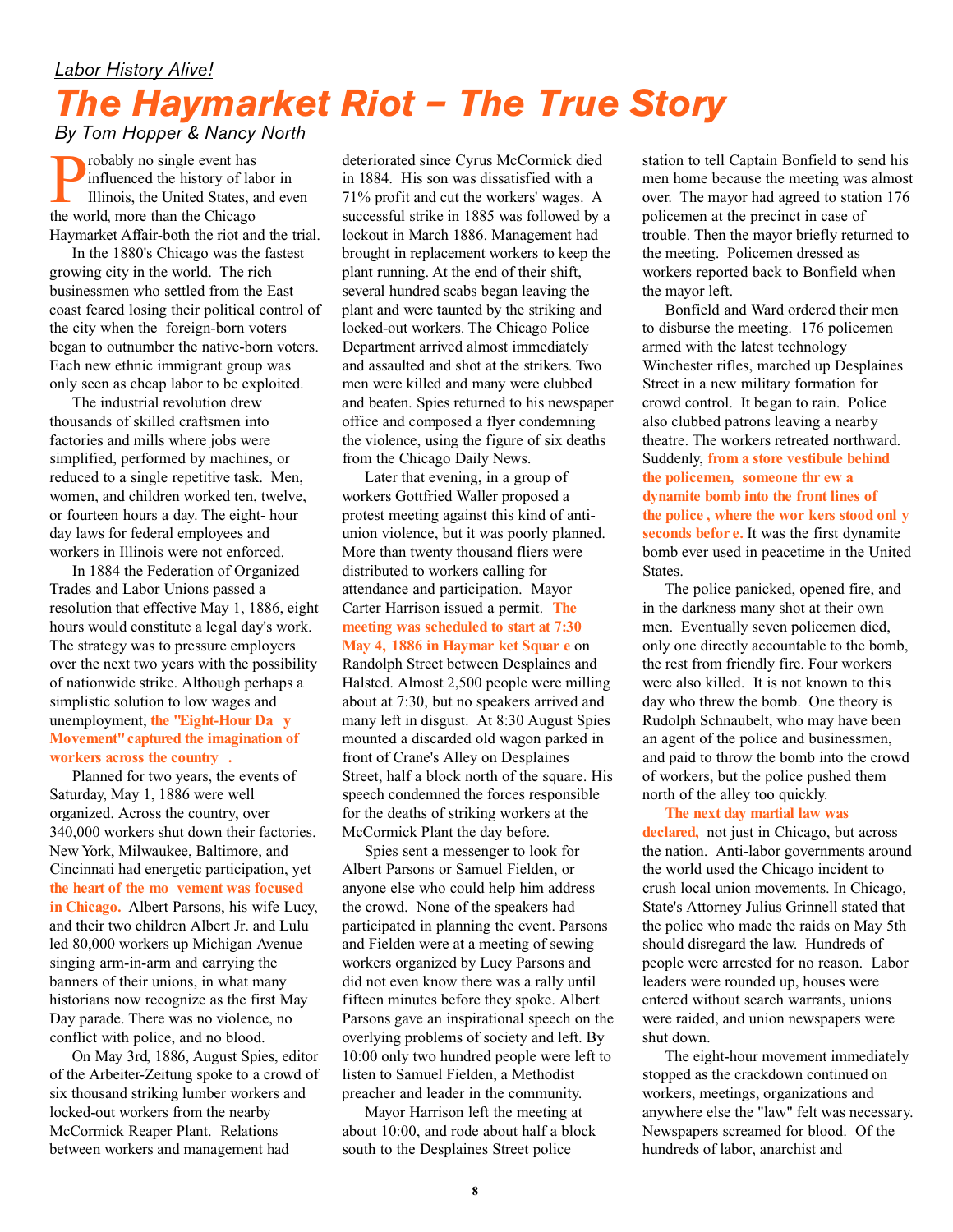community leaders arrested, only 31 were indicted, and this number was cut to eleven. Gottfried Waller and William Seigler were never brought to trial because they agreed to turn state's witnesses. Rudolph Schnaubelt was never found. Only eight men were tried, and only two of these men were at Haymarket Square when the bomb was thrown.

The Haymarket Eight represented a cross section of the labor movement: a

they were responsible for the throwing of the bomb. **Fr om the beginning Judg e Joseph Gary made the trial a tr avesty of justice .** Only jurors who already believed the men guilty were chosen. No tangible evidence ever presented. In his closing remarks, prosecuting attorney Julius Grinnell made it clear **that the trial was about ideas, not deeds.** All were found guilty, eventually all but Oscar Neebes were sentenced to death.



*In a ceremony on September 14, 2004, a fitting monument was dedicated to honor the workers' struggle at Haymarket Square. Chicago artist Mary Brogger depicted the speakers' wagon in 3,200 pounds of rust colored bronze. The wagon, with a faceless human figure apparently orating atop it, is coming apart. More faceless figures are beneath and beside it, holding, pushing or pulling the wagon. Mary Brogger explained, "These figures are engaged with either building or dismantling the wagon. So it gives us the duality showing that the truth in any movement is complicated." The statue sits near the corner of Randolph & Desplaines in Chicago.*

militant preacher, trade union organizers, members of the labor press, and men involved in community and political action. The trial opened on June 21, 1886 with seven defendants: **August Spies, Geor ge Engel,Adolph Fischer , Samuel Fielden, Louis Lingg, Michael Schw ab, and Oscar Neebe .** Knowing he was innocent and believing he would be exonerated, **Albert Parsons** returned from Wisconsin to stand trial with his friends.

The sixty-nine discordant charges included speaking in groups and openly criticizing corporate America, therefore

The massive crackdown of basic rights in America, along with a sham trial, led to a world wide outcry. Protests and rallies were held across the globe.

The actual hanging was delayed by an appeal to the Illinois Supreme Court. It was denied on the basis that Socialism was the advocacy of the theft of private property, and the jurors had the right to be prejudiced against Socialist defendants. The execution date was set for November 11, 1887.

The appeal to the United States Supreme Court was denied nine days before the execution. On November 10th Samuel Gompers arrived from Washington and convinced Governor Oglesby to change the sentences of Samuel Fielden and Michael Schwab to imprisonment for life.

On the morning of November 10th, Louis Lingg was found in his cell, his head half blown off by a dynamite cap.

The families of the condemned men thought they would be able to see them early in the morning of November 11th, but they were either arrested or turned away by the police. By noon Parsons, Spies, Engel and Fischer were executed by hanging on a gallows built in the ally between the County Courthouse and the County Jail. Just off Dearborn and Hubbard Streets, a select crowd of 200 businessmen watched the execution.

On Sunday November 13th, the funeral began at noon with thousands of workers marching from home to home to pick up the bodies of each of the martyrs. Nearly half a million people watched them travel down Milwaukee Avenue to downtown. Then the workers traveled west by train to the gravesite in German Walheim Cemetery in Forest Park.

At an international labor conference held in Europe in 1889, a resolution was adopted to make May 1st of every year the day workers around the world would now celebrate in solidarity. In June of 1893, Illinois Governor John Peter Altgeld pardoned those still alive, Neebe, Fielden, and Schwab.

Throughout the world **May 1st is a continual reminder of working class struggles** and the fight for free speech, the rights of minorities, the right to organize around issues, and the right to join labor unions. Although May Day is celebrated everywhere else in the world, in the U.S. it was changed to Law Day and workers in the US and Canada celebrate Labor Day on the first Monday in September.

Sources include: *Haymarket Revisted* by William J. Adelman, "Illinois Forgotten Labor History" in *Illinois Issues* by William J. Adleman, and *The Making of American Society* by Edwin C. Rozwenc. *Chicago Tribune* 9-15-2004.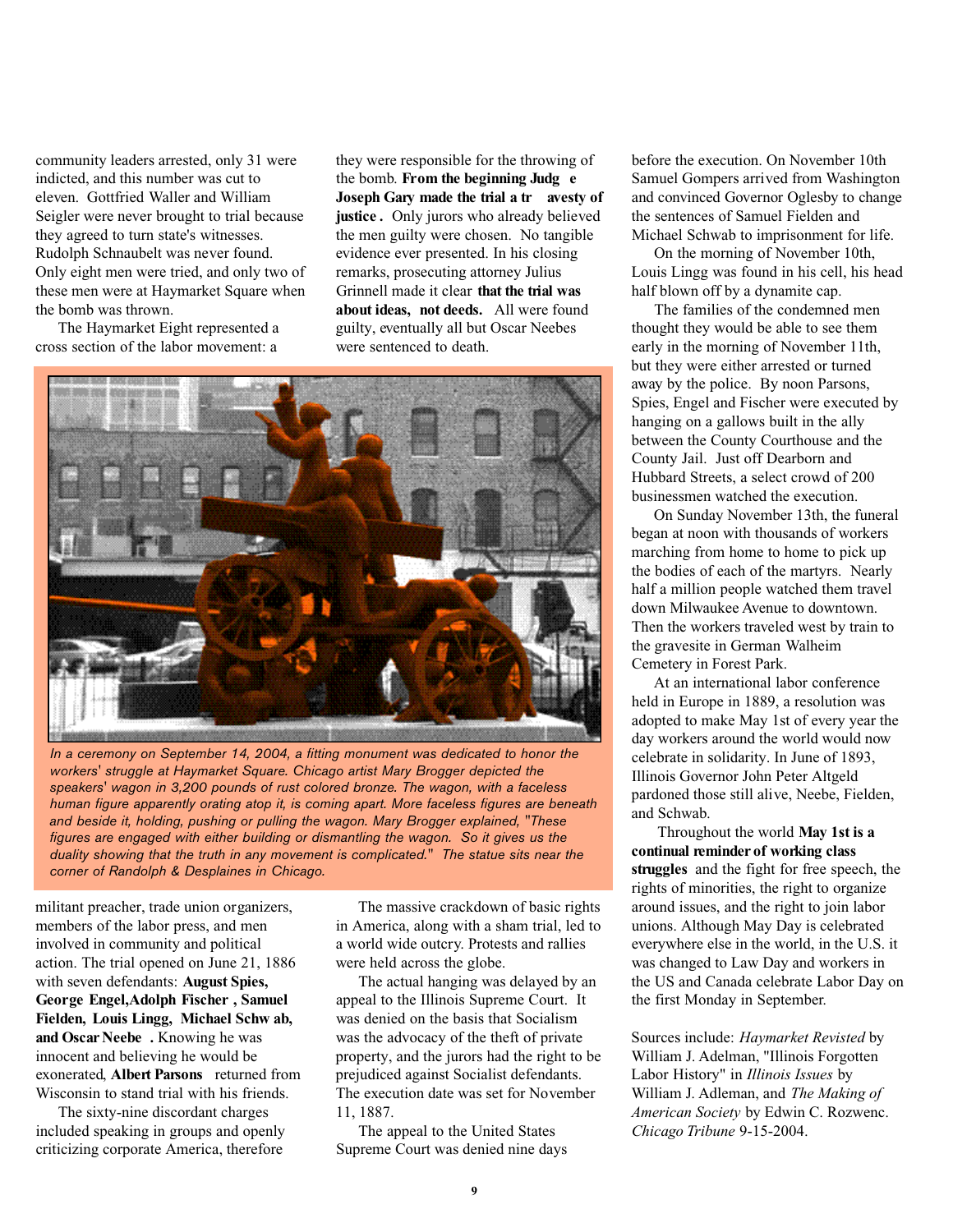## *Helping America's Sons and Daughters*

*By Tom Hopper, Business Representative*

Volunteering to help others is<br>
one of many core values of a<br>
good union member. Tom<br>
Ahlfeld, an IBEW Local 21 member olunteering to help others is one of many core values of a good union member. Tom working out of the Wabash Central Office in Chicago, is such a person. Brother Ahlfeld worked tirelessly over the last year in his efforts to support our troops through the USO. Tom coordinated a very successful raffle raising funds and other donations, conducting the raffle on September 10, 2004 on a sunny day in front of the Wabash C.O.

Whatever our opinions about the reasons for going to war in Iraq, it's clear that the men and women in the armed forces serving in Iraq, Afghanistan, and other perilous places throughout the world have the full support of our union. Some are the sons and daughters of IBEW Local 21 members, and others are brothers and sisters, mothers and fathers, even members themselves.

Since before the United States entered World War II, the USO (United Service Organizations) has been a bridge between the American people and the U.S. military. In times of peace and war, the USO has consistently delivered its special brand of comfort, morale and recreational services to service members and their families. A nonprofit, congressionally chartered, private organization, the USO relies on the generosity of individuals, organizations and corporations to support USO activities.





already begun preparations for next years raffle, yet took the time to share his thoughts and thanks for this year's event, in a message titled *Tanks to Everyone!*

#### **Next Year we get 300 Care Packages**

*Just a quick thank you to the people that volunteered and donated to help with the USO raffle. I was told once that you do not have to ask people when it is a worthy cause they will ask you "What can I do to help?" We are at war, we have many families that are sacrificing much more than I can imagine but the people that have showed me they care makes me proud to be involved. I appreciate being able to do Operation Care package and will not forget the people that pitched in. The Veterans of our armed forces are amazing and have taught me a valuable lesson. Thank you all that supported our raffle in whatever way you did.*

**God Bless you all. Gratefully - Tom - Wabash Central Office - NEVER FORGET .**

Brother Ahlfeld, we won't forget. Thank you for your kindheartedness and for reminding us all what it truly means to be Union.

### *Another View: The Pentagon's Revolving Door by Jim Hightower*

The formather Gooberhead Award – presented periodically to those in<br>the news who have their tongues<br>going 100 miles per hour...but who forgot ime for another Gooberhead Award – presented periodically to those in  $\mathsf{\mathsf{L}}$  the news who have their tongues to put their brains in gear. Today, I've got a whole nest of Goobers for you all of whom are nesting in the fraud-ridden Pentagon...except when they fly that coop to feather their nests with top jobs at Lockheed, Boeing, Halliburton, and other corporations that pocket billions in bloated Pentagon contracts. The scam of such Goobers is to work awhile at the Pentagon, gain insider knowledge and contacts, then peddle their insider connections to corporations wanting more fat contracts from us taxpayers.

Take Pete Aldridge, who has made a career of spinning in and out of the revolving door between the Pentagon and military contractors. He was secretary of the air force, then he left to become president of air force contractor McDonnell Douglas. Then George W. brought him back inside to be in charge of all Pentagon purchases. Last year, he left again, this time to become a highlypaid board member at Lockheed. But just before leaving, he personally approved a \$3 billion contract for 20 jet-fighters to be made by – you guessed it – Lockheed.

Even while Pete's on Lockheed's payroll, Bush named him chairman of a space exploration commission.Pete's commission recently called for privatizing NASA.Guess what corporation stands to gain the most from such a move? Did you say Lockheed? Bingo!

About his glaring conflicts of interest, Pete simply declares that he's in compliance with current ethics laws. But, of course, these laws are shams, written by lobbyists for Goobers like Pete. "Legal" isn't the same as moral. To learn more about all the Petes now nesting in top jobs with military contractors, call the Project on Government Oversight: 202-347-1122.

– Jim Hightower's newest book is *Let's Stop Beating Around the Bush.*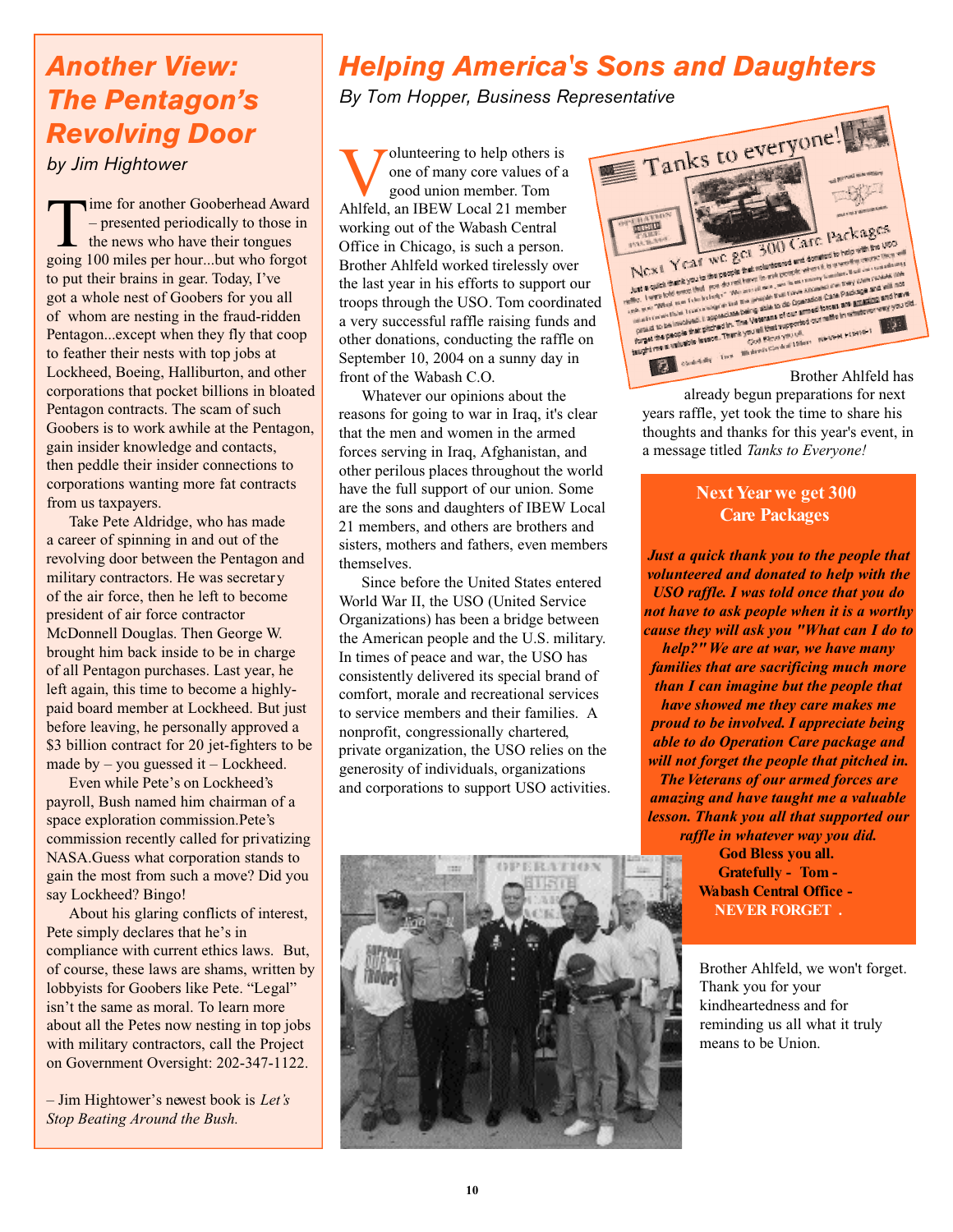# *Restoring the Right to Organize*

### **Part 3: Why Workers Can't Get Unions**

*By David Webster, Business Representative*



The Freedom<br>to choose<br>is a fundamental lhe Freedom to choose human and legal right. "Everyone has the right to form and to join trade unions for the protections of his interests" – Universal

Declaration of Human Rights – 1948 "Employees shall have the right to...form... labor organizations (and) to bargain collectively .... It shall be an unfair labor practice for an employer to interfere with...the exercise of (these) rights" – National Labor Relations Act – 1935

But whatever the law may say, it's important to look the reality workers face when they seek to exercise their legal right to organize. The sad truth is that American workers are losing the freedom to form unions and bargain collectively. Twentyeight million workers are excluded by law when it comes to organizing a union and bargaining collectively. They include: Farm workers, Independent contractors, Supervisors, Domestic Workers, Public employees in 14 states, Airport Security Workers and Department of Homeland

### *Scholarship Winner*

**D**<br>Sister Karleen Merchant received a \$1,000 Union Plus college<br>scholarship award. He was one of 106 avid Merchant, son of Local 21 Sister Karleen Merchant received a \$1,000 Union Plus college students from 38 AFL-CIO unions who have been awarded \$150,000 in scholarships from the Union Plus Scholarship program.

David Merchant is a graduating senior with a 3.87 grade point average. He will attend Creighton University in Omaha, Neb., this fall as an accounting major. His academic achievements include being named a 2003-2004 Illinois State Scholar and a member of the 2003 Academic All-State Football Team.

An outstanding student, athletics are where his passion lies. He played football, basketball and baseball for four years in high school. He also is a member of the 2003 Mid-Northern Honors Band. Merchant is active in his community through volunteer work with the Seward Congregational Church Youth Group.

Security Employees. For those lucky enough to be covered by the law, the system designed to protect workers right to organize is broken.! Employers routinely violate the law with impunity. The right to organize no longer exists in America.

Employers are waging a war on workers. Employers fire union supporters in 25% of union campaigns. Companies have supervisors conduct intimidating oneon-one meetings with worker in 78% of campaigns. Employers threaten plant closings in 51% of campaigns. Employers send anti-union letters to workers' homes in 70% of campaigns and employers hold captive audience meetings in 92% of campaigns. A union campaign would be like a congressional election where only the incumbent has access to voters, the challenger is excluded from the district, and the losing incumbent can prevent the victor from ever taking office!

What do people think about the employers' war on workers? Overwhelming numbers of our members think that it's unacceptable for employers to interfere with the freedom to form unions. Unfortunately, only a tiny fraction of them know about the employers anti-union tactics. 96% of union members feel that it is unacceptable for employers to fire employees who support the union, but only

While nurturing his intellectual and career interests, he also will play for the Creighton Blue Jays baseball team.

Coming from a home with two union parents (his dad, James, is a member of the Teamsters), Merchant embodies the values of a family whose foundation is built on hard work. "Even though my mother has what some consider an occupation for a man, because of the union she has been given the opportunity to be successful and has been treated with fairness and equality. In a nonunion environment, it would have been much different."

#### **2005 Applications**

*Applications for the 2005 awards are available online at the Union Privilege website:www.unionplus.org/scholarships. Or, send a postcard with your name, return address, telephone number and international union affiliation to: Union Plus Education Foundation, c/o Union Privilege, P.O. Box 34800, Washington, D.C. 20043-4800. The application deadline is Jan. 31, 2005.* 



"Security squad? No, they go after union organizers."

20% believe that is happens regularly. 91% believe that it would be wrong for supervisors to urge individual employees to vote against the union, while 22% realize that it happens all the time. The opinions of the general public show similar percentages.

We have an obligation to shine the light of attention on these terrible tactics of employer abuse and educate our fellow union members and the general public about the reality that the right-to organize in the U.S. only exists in theory. We must redouble our efforts to support workers who are struggling to win collective bargaining, by exposing and embarrassing their anti-labor employers.

Of all the rights and liberties we hold dear, freedom of assembly, speech, press, religion etc. workers exercise only one--the legal right to form a union--with a real sense of great fear. All liberties and rights captured in our Constitution are left at the doorstep once we enter the employer's threshold. Of those workers who beat the employers anti-union campaign, 32% still don't have a contract a year later, due to the employer's common tool....delay and deception. With card check and neutrality agreements win rates jump from 50% to about 80%. While employer interference and misconduct was once considered unacceptable, today, without any change in the law, employers routinely and ruthlessly violate workers rights with impunity. They are considered foolish by their peers if they don't not push the limits of the law to crush workers trying to organize. The problem is clearly intensifying and the agencies charged with protecting the legal right to organize (the NLRB in the private sector) are now powerless.

No one seems to know about the secret war employers wage on workers. We must lift the veil of secrecy, inform our fellow members and larger community about the truth: The right to organize and the freedom to form a union no longer exists in the United States. Next issue in part four we will discuss what we're doing about it.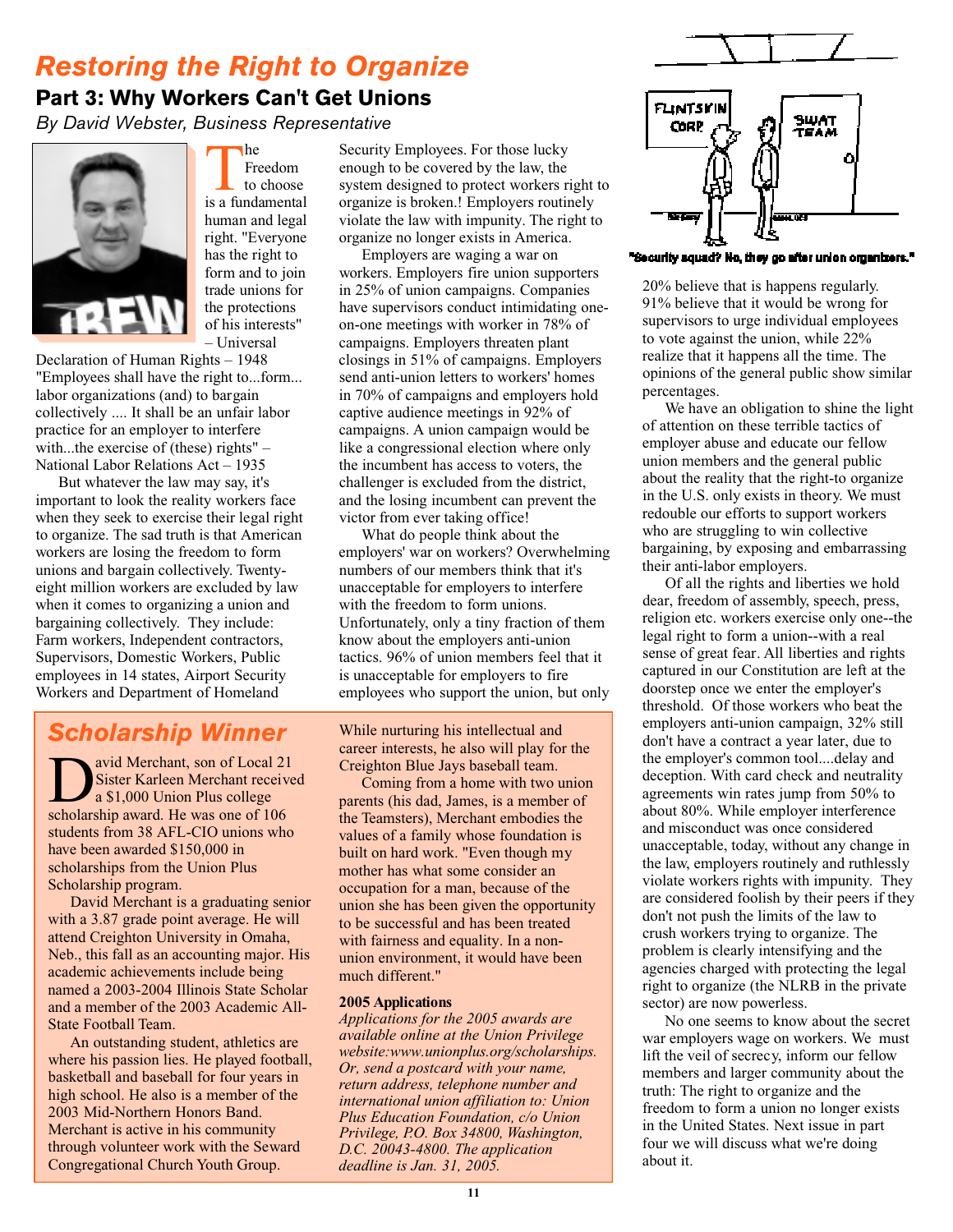## *Rep Fest 2004*

*By KC Coates, Area Steward*

The Arlington Heights Consumer<br>Care Center kicked off the Labor<br>Day weekend with **Rep Fest 2004**<br>in their parking lot on Friday Sept 3rd in he Arlington Heights Consumer Care Center kicked off the Labor Day weekend with **Rep Fest 2004** parking lot. It's imperative that our members understand the significance of Labor Day, and that it celebrates the gains of organized labor. For almost six weeks members and management alike spent time helping with fundraisers to make the festival a success. The menu consisted of hamburgers, ribs, chicken breast, mostaccioli and corn on the cob. I think the most interesting idea came from member Dee Fudala – roasting a pig on a spit. We played music, double dutch, and basketball. Many of the management staff agreed to enter a dunk tank. A great time was had by all!



#### *If I had a Hammer...If I had a Bell... By Nancy North, Area Steward*



In mid-<br>September<br>Dad and I<br>took our annual September Dad and I road trip to visit Aunt Bernice in southern Illinois. She lives in a small town, and after

n mid-

dinner all Dad wants to do is watch a little television. Her local PBS station was in the middle of a pledge drive and they broadcast a special on Peter, Paul and Mary.

They sang at a number of large protest rallies in Washington D.C. and I noticed something I'd never seen in film excerpts from the sixties before. The people behind the "speakers" were smiling. Now maybe it's just because the music was good, or maybe it was because they were happy they could make a difference.

People believed they could change the world for the better – that everyone deserved a modestly comfortable life, a say in the decisions that affect them, and a chance to develop their potential.

I still believe that my safety and freedom can be no greater than how much I'm willing to share that safety and freedom with my neighbor. I believe America should be a good neighbor in the world community – not a fortress.

On November 2nd we all have a chance to stand up for ourselves, and we don't need to travel to Washington D.C. – only the nearest polling place a few blocks away. Me? **I'm voting for John Kerry .** Why? Because he's smart, articulate, and compassionate. Because we all deserve a better chance. No matter how much overtime I work, I don't think I can ever become one of those rich people who are served so well by the Bush administration. I want a better future for everyone. Vote.

# *Shopping Early?*

**www.ShopUnionMade.or g** offers a wide selection of union-made items, including: Clothing, Shoes & Accessories; Books & Magazines; Artwork & Posters; Greeting Cards & Gift Wrap; Computers; Flowers; Food & Beverages; Sports Equipment and Toys & Games.

*Complete information about all Union Privilege services is available online at www.unionprivilege.org.*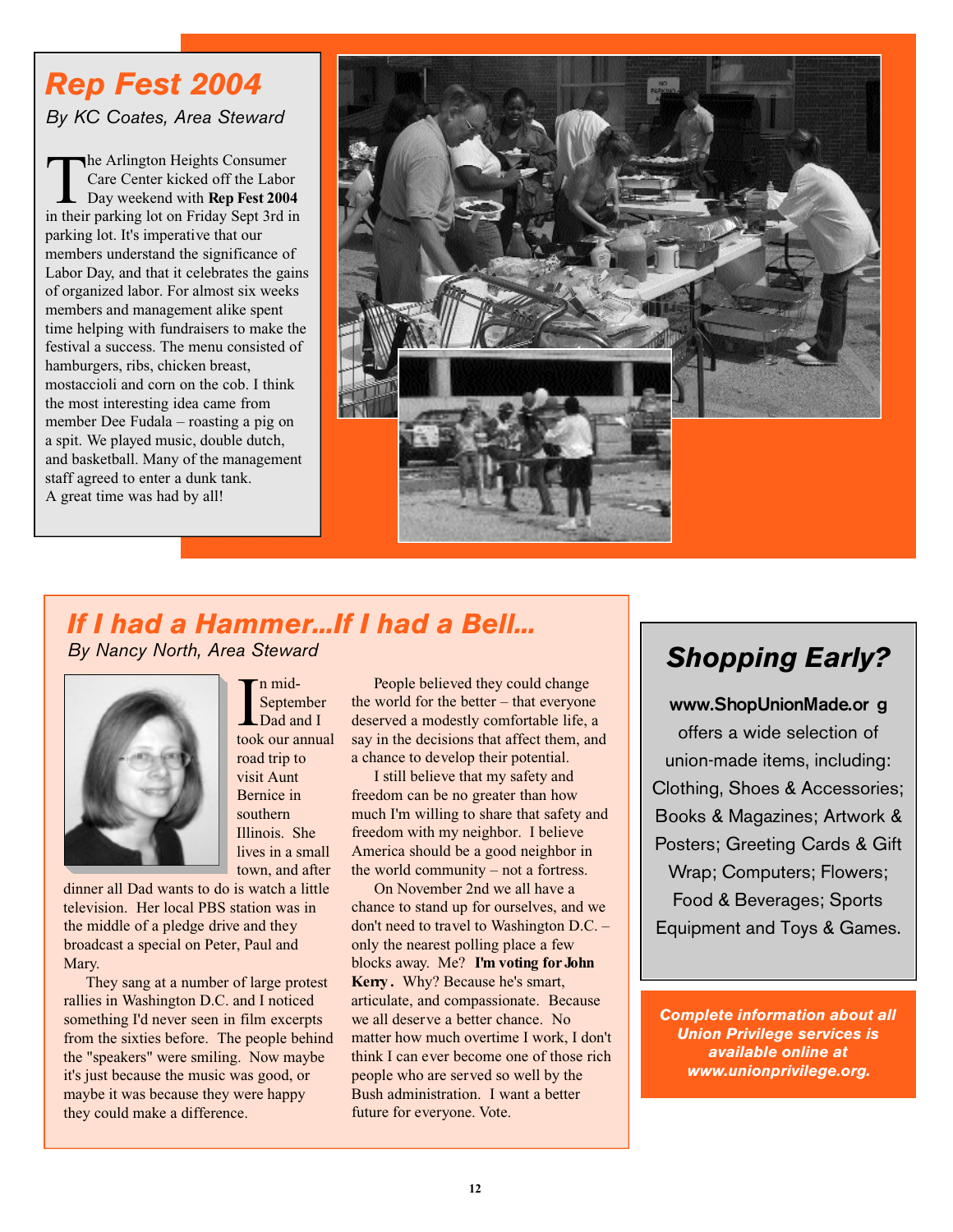### *Moving on Up, Moving on Out*

*By Michael O'Connor, Chief Steward*



W<sup>ell,</sup><br>new contract ell, we ratified a with an over 80 percent yes vote and before we get the contracts printed, the bloom is off the

deal. If you haven't noticed, management is on the warpath and you should expect no different through the end of the year.

After extending the suburban detail assignments repeatedly, SBC dropped the bomb that **105 techs in Chicago will be preferenced to suburban locations in permanent headcount realignment.** Previously, the company extended the detail assignments of city techs twice on the very day the new six week schedule was due to be posted, forcing stewards and craftspeople to scramble to fill the weekends that those techs had already been assigned in their home garages. That meant the rest of you had to pick up extra weekends and now you get to do it forever, because in Chicago, 105 of your coworkers are dust in the wind.

**Scheduling is the number one concer n in the garages!** SBC rolled out a new methodology for weekend scheduling that uses the MOST data to establish the "true" run-rate or efficiency for the weekends worked. **MOST is your GJI8 data on steroids.** It links your WFA load to your vehicle GPS, includes real-time dispatch info, your fuel card usage and cell phone minutes in a single database that every manager can access and manipulate. It is simply too easy for the company to track what we do on a daily basis. So for the sake of your pension do NOT use any company tools, equipment or service for non-business purposes.

**Mid-September marks the last financial quarter for most companies. This means pressure for expense reduction and increased productivity** . Now, we can only do what we can do in 8 hours, but let's be sure we are giving 420 minutes of work in each of those days. The company's focus, especially in the city, will be last job of the day productivity. Make your premise visits, pre-call the customer

and leave an N-A card if no one is home. Do not make it easy for SBC to come after your job.

Unjust scheduling continues in the CO world. Members are denied EWD and dayat-a-time-vacation before the agreed-to number is reached. It seems that any manager who is shorthanded can close the week, shafting members in any other office. We are almost on top of the vacation selections for 2005 and we can't get the employer to follow the guidelines it agreed to in 2004!

**Safety is a big topic this fall.** Again, do not do harm to yourself by ignoring established safety practices. Please follow the six life-saving behaviors. If you can't work safe, don't do the job. If we are complicit in working unsafe, there is one less argument we have in the face of the company's productivity steamroller. Do not climb poles that have been tagged unsafe. Do not work on X-Boxes without balconies. If you have to make a nonstandard ladder placement, document the reasons and secure your ladder the best way possible-before you climb. The union will not win at arbitration any grievance for ignoring these practices. **At the tur n of the century , when a bucket truck was a two-story stagecoach pulled by a team of horses, the fatality rate for linemen in the Bell System was 50 PERCENT!** That ratio has declined dramatically, not because of the employer, but because unions demanded and won company provided safety gear.

☛ **Everyone should make their own informed choice on Election Da y.** It's a right we enjoy that most people in the world only dream of exercising. But there is a reason that this union is endorsing Kerry, Edwards, and Obama. Do you remember the flyers we posted on the bulletin boards before the contract? One of them spelled out all the great social advancements that American society had made in this century. From the inspection of meat in packing houses to the elimination of child labor; from the Civil Rights Act to the Clean Air and Water Acts; all these things were initiated or supported by Organized Labor. You know what else; all of them were opposed by Big Business.

The Global Market drain on American Jobs and the massive deficits run up by an immoral war are but two reasons to reject this Administration's plan for our future. For this Administration it is hard to imagine that poor and working people even exist in this country. The very first thing the President did in office was quash the ergonomic standards for workers in the OSHA code. He used the Homeland Security Bill to deny union rights to all the workers in the TSA. His recent overhaul of overtime rules is a blatant assault on the 40 hour week and nothing less.

Please read up on the issues, be informed when you enter the polls. Do not let your position on one issue influence your entire vote! If this President is returned with no check on his authority, working people in this country are dead.



*Members marched in the Springfield Labor Day Parade*

*Special thanks to Chief Steward Mike Roach Stewards Amber Shipman Mike Shipman Tammy Baker Ernest Baker*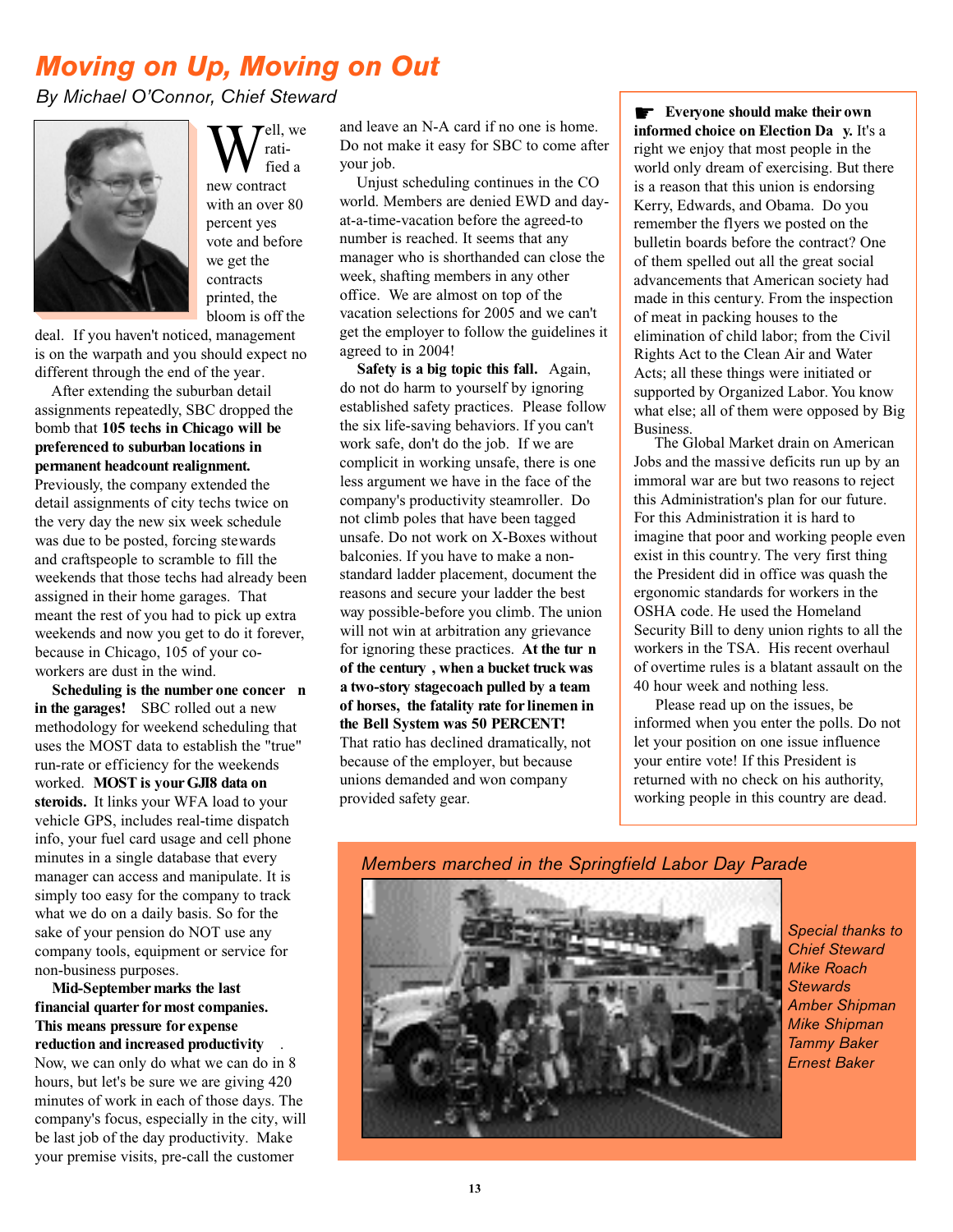# *Single Issue Voting The Issue That Should be Most Important to You...*

#### *By Bob Przybylinski, Area Steward*



The<br>
is ri<br>
around the he election is right corner. I've heard a lot of reasons on why people are going to vote for George W. Bush. They've

ranged from his position on abortion, gun control, tax breaks, and handling of the war. Others are voting for him because they don't want their tax dollars going to the under privileged, and one of the best yet came from my Mom "He really cares about me, he sent me a letter." Thankfully it wasn't from the IRS-my 85-year old grandmother got that one.

Now war records are distracting us. Is that what this election is really about? Do we really care about Kerry's Purple Heart or Bush's military record?

Bush has claimed homeland security has improved since the attacks. But has it really? **Has your security at home improved?** Have the hard working people of this country had a fighting chance to raise a family without worrying where their next paycheck is coming from? Will the parents of today's children be able to provide them with a future better than they had? **No!**

It's time for a reality check. We are all **working** people. Some of us lead very good lives because of the hard work we have put in and the overtime **we have had to work** to provide the many extras for our families. Let's not fool ourselves. It doesn't matter what our income was last year, we are still blue collar Union members. George W. Bush will do whatever it takes to destroy our livelihoods to protect the interests of his corporate peers. I know I've turned off all the Republicans out there right now but I ask all of you to keep reading, *I was once a Republican.*

We must look at **the most important single issue** facing us in this election. The issue is **do we ha ve "security at home" will we be a ble continue to pr ovide our families?** George Bush has attacked

working people since he took office.

**Let's see how we ha ve been attacked.** These are the facts, these are experiences I've had since becoming involved in the Union movement.

**On Safety:** Starting in March 2001 Bush supported and signed the first-ever congressional **repeal** of an Occupational Safety and Health Administration worker protection rule, killing OSHA's ergonomics standard that would have prevented hundreds of thousands of workplace injuries each year, such as carpal tunnel syndrome. His signature overturned more than a decade of work by OSHA.

Then **Bush attacked our pocketbooks.** The attack on overtime has been raging since the middle of last year. George Bush and his labor secretary Elaine Chao keep attempting to eliminate the 40-hour workweek and guaranteed overtime. Today millions of workers have lost their ability to earn the extra income their families need to survive because their jobs have been reclassified and they are now no longer eligible for overtime payments.

Bush proposes "flextime," allowing the substitution of "comp time" for the payment of time-and-a-half overtime pay. I can hear many of you saying, "Yeah, but I still have mine." There is the risk that when our contracts expire it will be harder to retain our overtime payment if there are laws denying non-union workers the right to collect that extra income.

Our greatest concern with regards to the Bush Administration has been t**he attack on Unions** and the rights of workers that want to join Unions. Many Americans say the country is safer because of the Patriot Act. However, it attacks American workers. The Patriot Act gutted the collective bargaining rights and civil service rights of tens of thousands of federal workers.

The National Labor Relations Board governs the actions of Unions and the companies that are unionized. Republicans have a 3-2 majority on the NLRB, because of the appointments made by President Bush. Our Local has filed numerous complaints against both Comcast and SBC for violations of the National Labor Relations Act. Almost all of those Unfair

Labor Charges filed go unanswered because the NLRB is on the side of the corporations. The Labor Board can no longer be relied upon to protect the workers for which the laws were written. Our security at home is in jeopardy.

Democratic administrations have supported the rights of working people. John Kerry and John Edward have vowed to sign **the Emplo yee Free Choice Act.** This Act will allow workers to join unions without the restraints currently placed on them by the National Labor Relations Act. The Employee Free Choice Act will also offer protections to workers when bargaining a first contract with their employer. This Act will balance the power between corporate America and the American worker.

Unions currently represent 13% of the US workforce. It is the goal of corporate America and the current administration in Washington to reduce that number to fewer than 5% making Unions insignificant in this country. The Union worker in this country while growing fewer in numbers carries significant weight in the voting booth. Nearly 25% of the voters in the 2000 election belong to Union households. We have the power to make a change. We need to get out and vote for the candidates who will help our families at home. We need a change in the White House. We need the passage of the Employee Free Choice Act.

I can appreciate the other single issues that affect the way we vote. I cannot think of another issue that affects all of us. If we cannot guarantee job security, wages and benefits for our families none of the other single voting issues really matter. We will never be able to see their benefits if we cannot provide for our families. This election will probably be the most important election we have ever been apart of the results of it can be devastating if we do not have the courage to vote a change in the November election.

*For more information on how President Bush has attacked the rights of working people visit our website www.ibew21.org and click on the Bush Watch link.*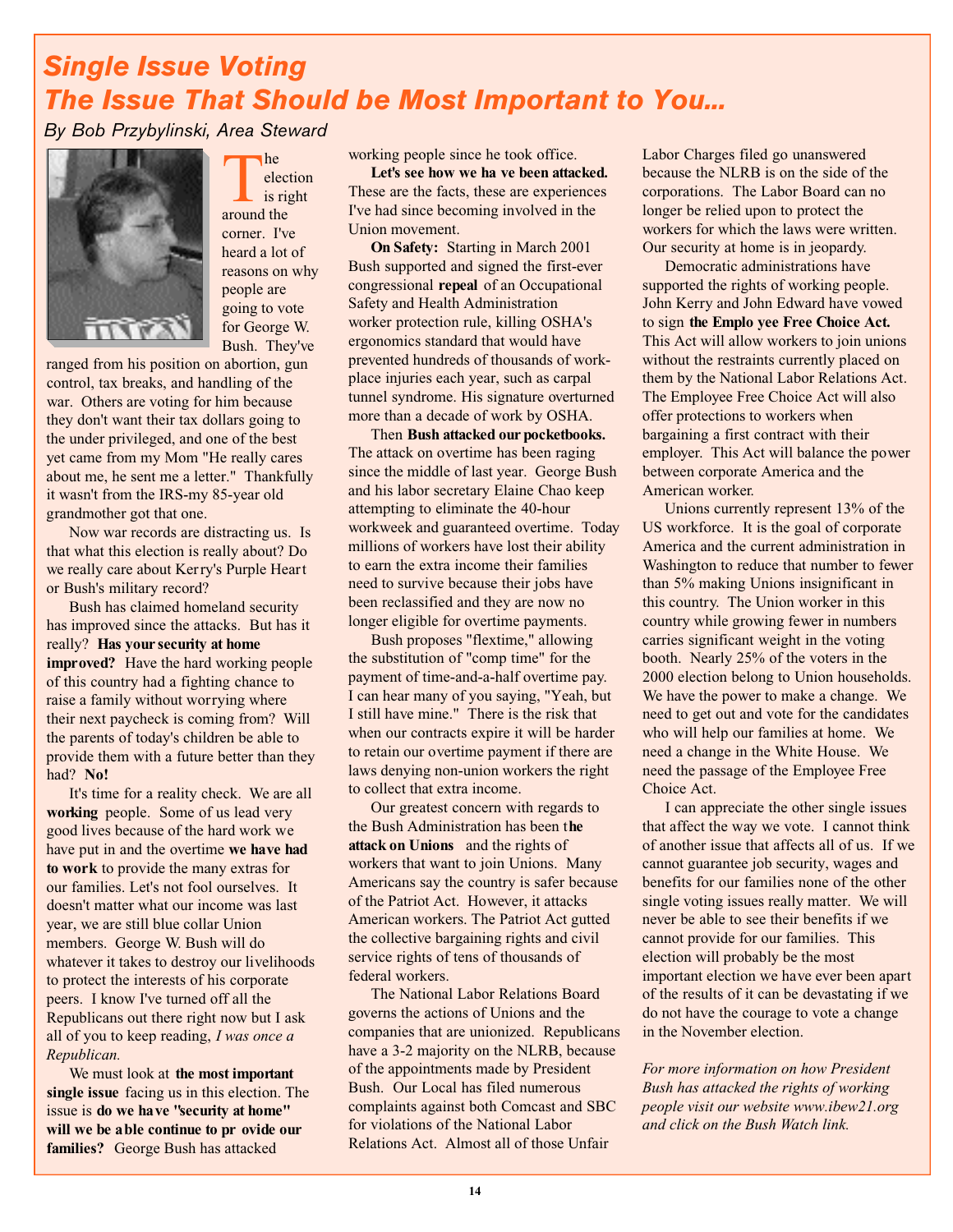# *Thrived Under Occupation*

n investigative story about the<br>of unions in Iraq – before and<br>one of 25 major news stories of social n investigative story about the status of unions in Iraq – before and during U.S. occupation – has been named significance that have been over-looked, under-reported or self-censored by the country's major national news media.

Originally published in The Progressive in December 2003, and authored by labor journalist David Bacon, "Saddam's Labor Laws Live On" was part of the annual list of censored news cited by Project Censored.

The story details how many Iraqi workers hoped Saddam's fall would liberate them from repressive labor laws that prevented them from forming unions and bargaining. A 1987 decree by Saddam had reclassified most Iraqi workers as civil servants, and therefore unable to exercise basic rights to organize.

"The occupation, however, didn't lift this decree... While keeping in place the ban on unions, the occupation forces have kept wages low and unemployment high." The article further exposes the U.S.'s intention to help privatize most Iraqi factories and workplaces – perhaps not surprising when juxtaposed with Defense Secretary Donald Rumsfeld's efforts to weaken unions within his own civilian workforce here at home. Read more of the story at **www.progressive. org/dec03/bac1203.html.**

# CONGRATULATIONS LOCAL 21 RETIREES *Iraq Labor Repression*

#### **Feburary / March 2004**

Laurice Story Inice Ledet Laura Rowland Mike Gruber

#### **April / May 2004**

David Johnson E Delores Harmony

#### **June / July 2004**

Doris King Vivian Mc Kenney Arnold Curry Terry Smith Bob Stratton Juanita Sheffield

#### **August / September 2004**

June Rakoczy Sandra Davis Mark Gauger **Terry Littrel** Debra Bey Bertha Clark Carmen Hernandez Joanne Withington John Fleischli

#### **October 2004**

Pam Cooper Richard Brittain Linda Prichett

#### *Information Alert*

Members must be in good standing for 10 consecutive years with IBEW Local 21 (or former Locals 165, 188, 336, 383, or 399) immediately preceding their retirement in order to receive a retirement from the Local Union. These members must be severing their employment with the employer. Stewards, Area Stewards, Chief Stewards, and Business Reps can request applications by calling Nancy Kopydlowski at the union office 630 960-4466 X234.

# *The Rat in the Woods...*

Comcast held its annual Comcast Cares Day on<br>Saturday October 2 at many communities it serves,<br>hoping to show the public it really cares by<br>performing acts of public service while ignoring the needs omcast held its annual Comcast Cares Day on Saturday October 2 at many communities it serves, hoping to show the public it really cares by of its workers. Comcast decided to clean up Busse Woods, a Forest Preserve in Elk Grove Village. When Comcast's top level management team arrived they found there was a Rat in the woods revealing a secret they've been trying to hide from the public-Comcast doesn't really Care. Comcast workers have been without a contract for over 5 years. They've been fighting against increased health care costs, for higher wages, and job security after the many layoffs since Comcast bought AT&T Broadband. With the support from other AFL-CIO Unions, such as SEIU, Unite HERE,



and members from other IBEW locals, Comcast workers exposed the hypocrisies of the company. Executives can't hide behind the veil of corporate responsibility. The secrets will be unearthed. The Rat in the Woods is just the beginning.

*...Comca\$t Care\$?*